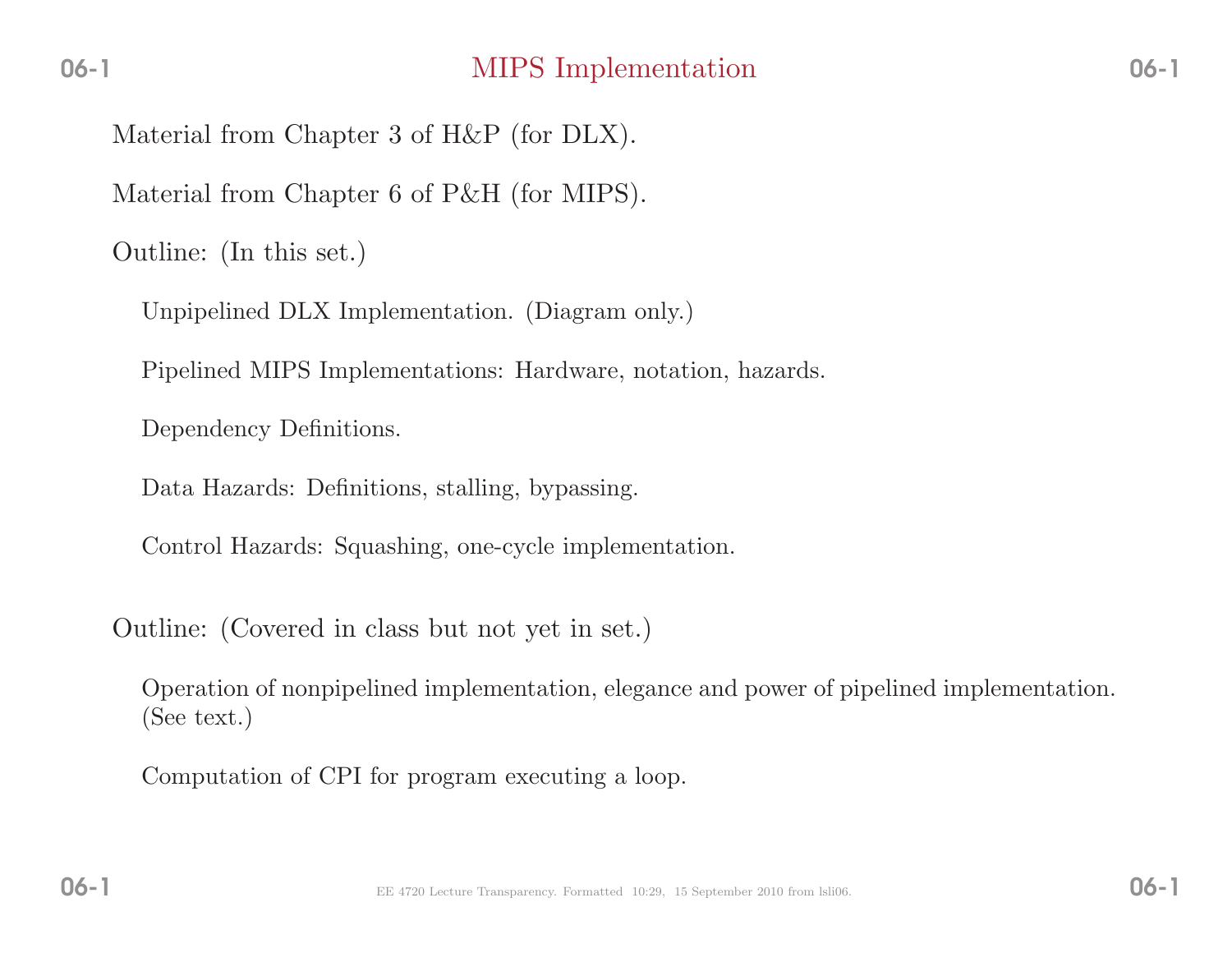# Unpipelined Implementation



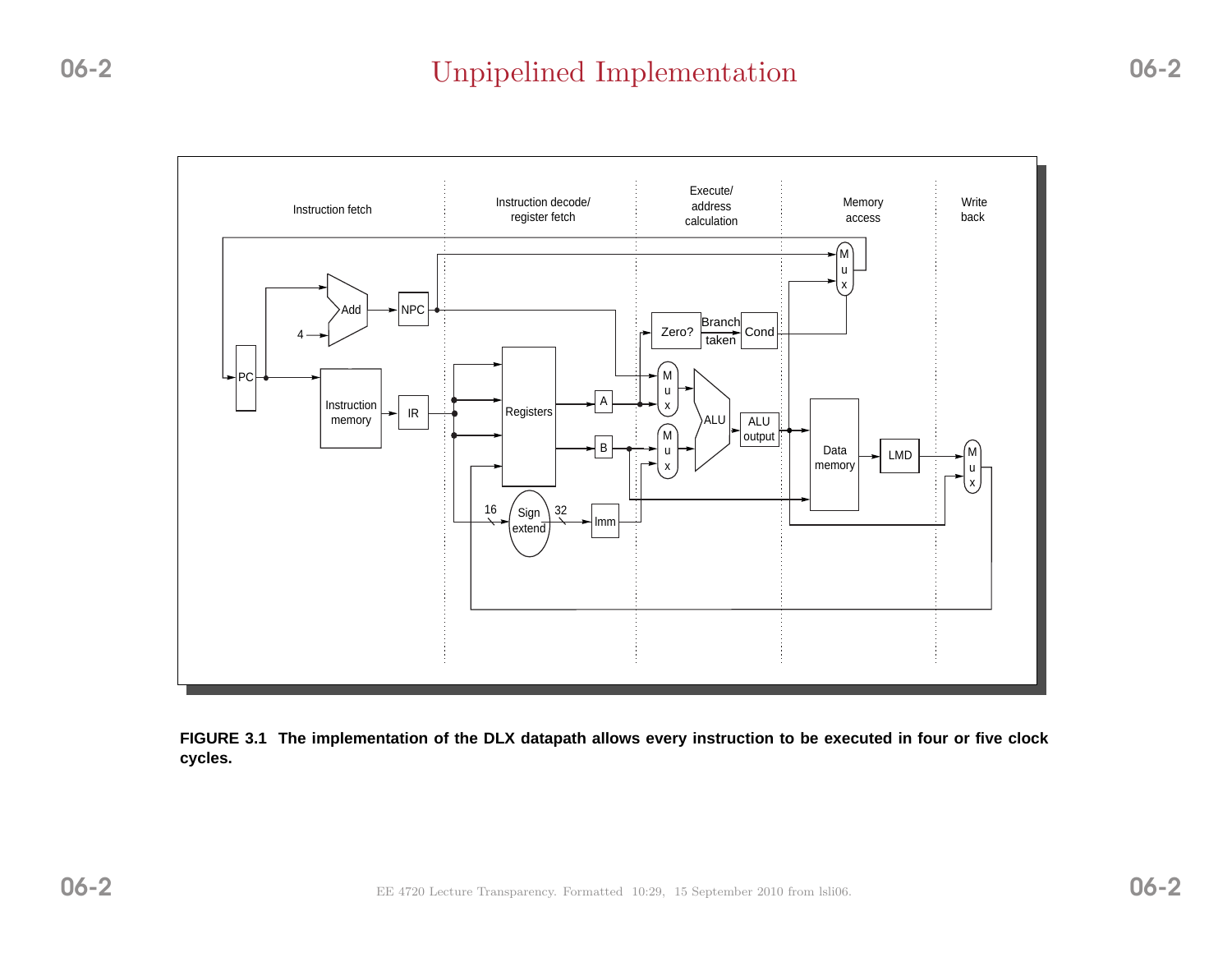

Note: diagram omits connections for some instructions.

06-3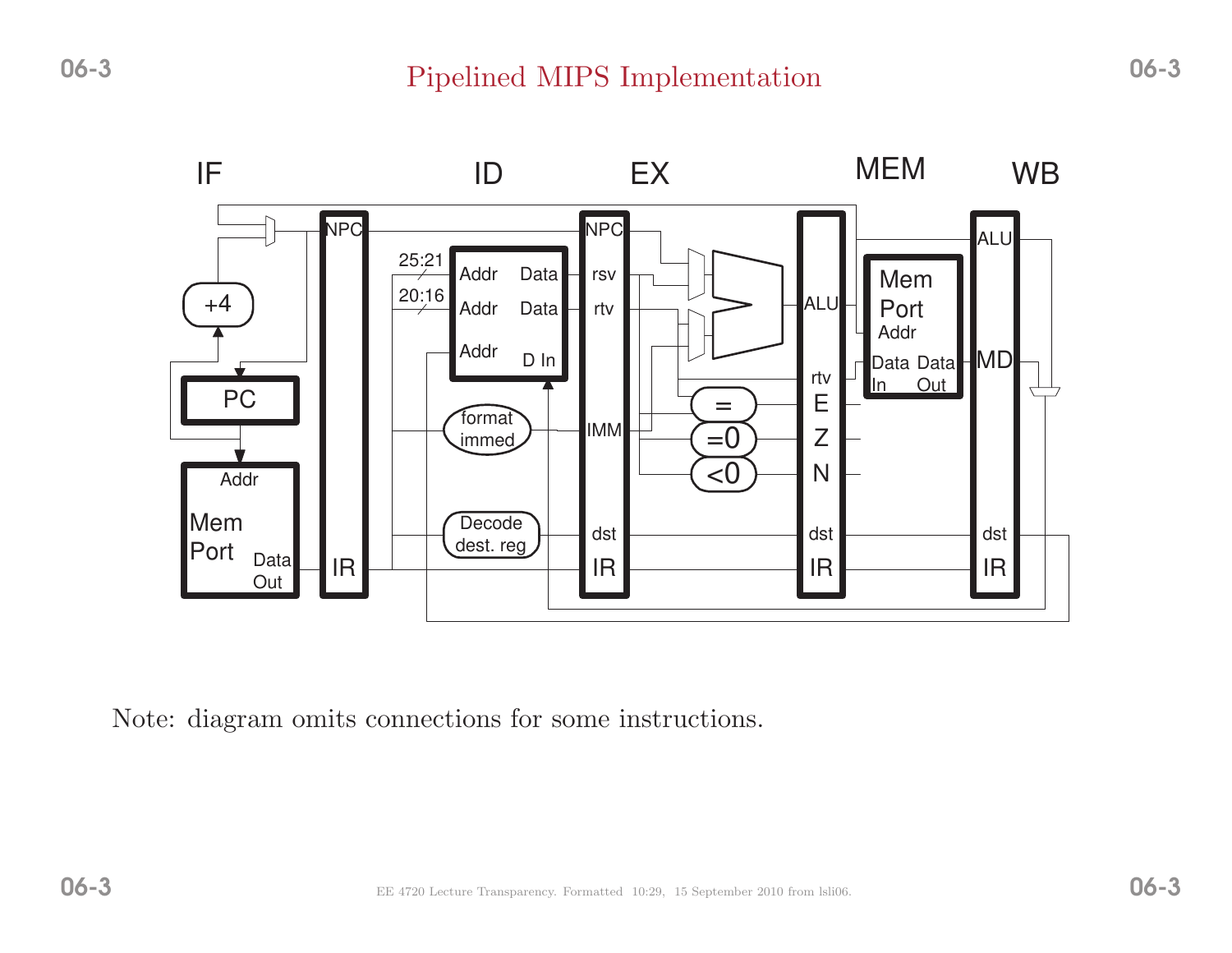#### Pipeline Stages

Divide <sup>p</sup>ipeline into stages.

Each stage occupied by at most one instruction.

At any time, different stage can be occupied by different instructions.

Stages <sup>g</sup>iven names: IF, ID, EX, ME, WB

Sometimes ME written as MEM.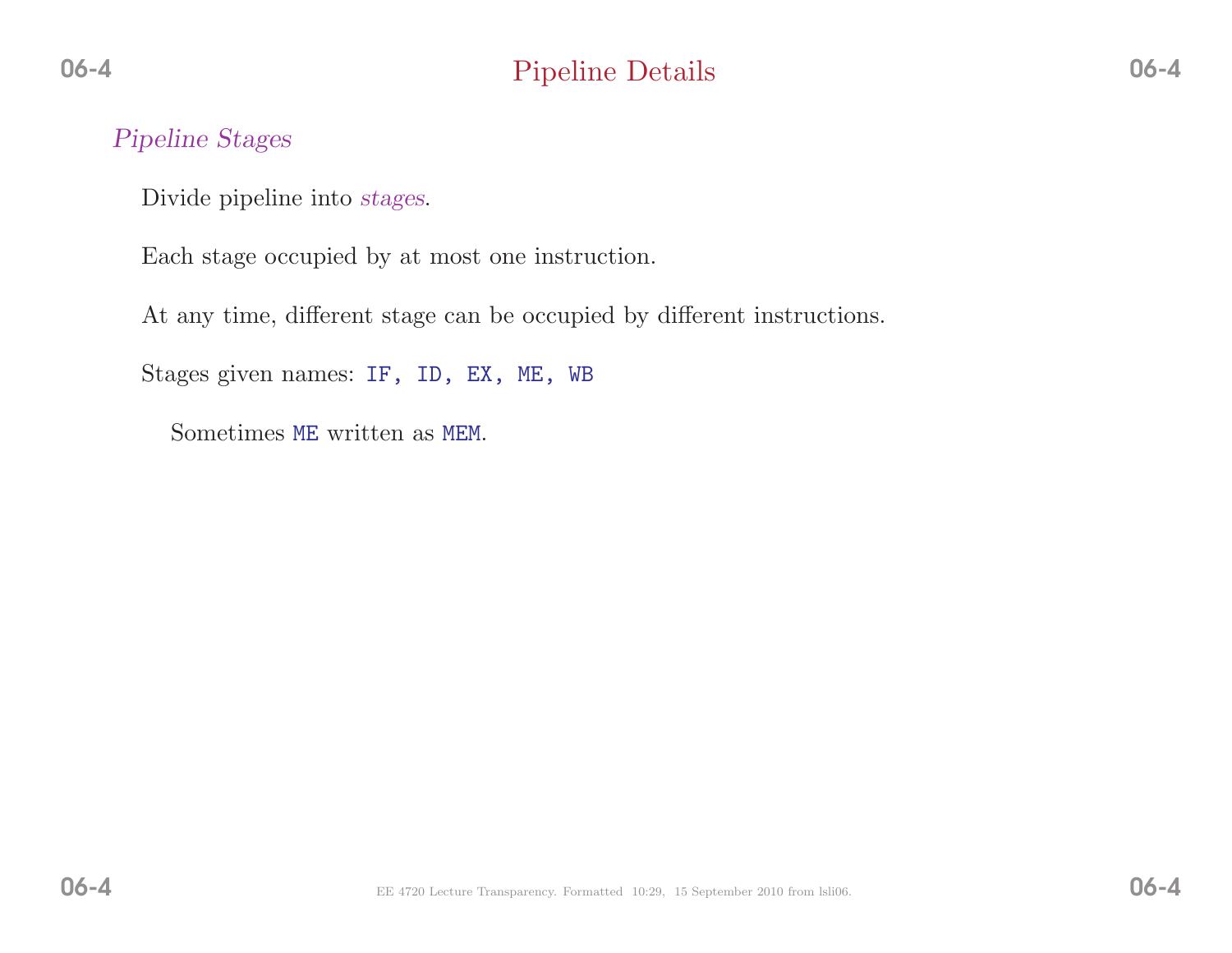### Pipeline Latches

Registers separating <sup>p</sup>ipeline stages.

Written at end of each cycle.

To emphasize role, as bar separating stages.

Registers named using pair of stage names and register name.

For example, IF/ID.IR, ID/EX.IR, ID/EX.A (used in text, notes).

if id ir, id ex ir, id ex rs val (used in Verilog code).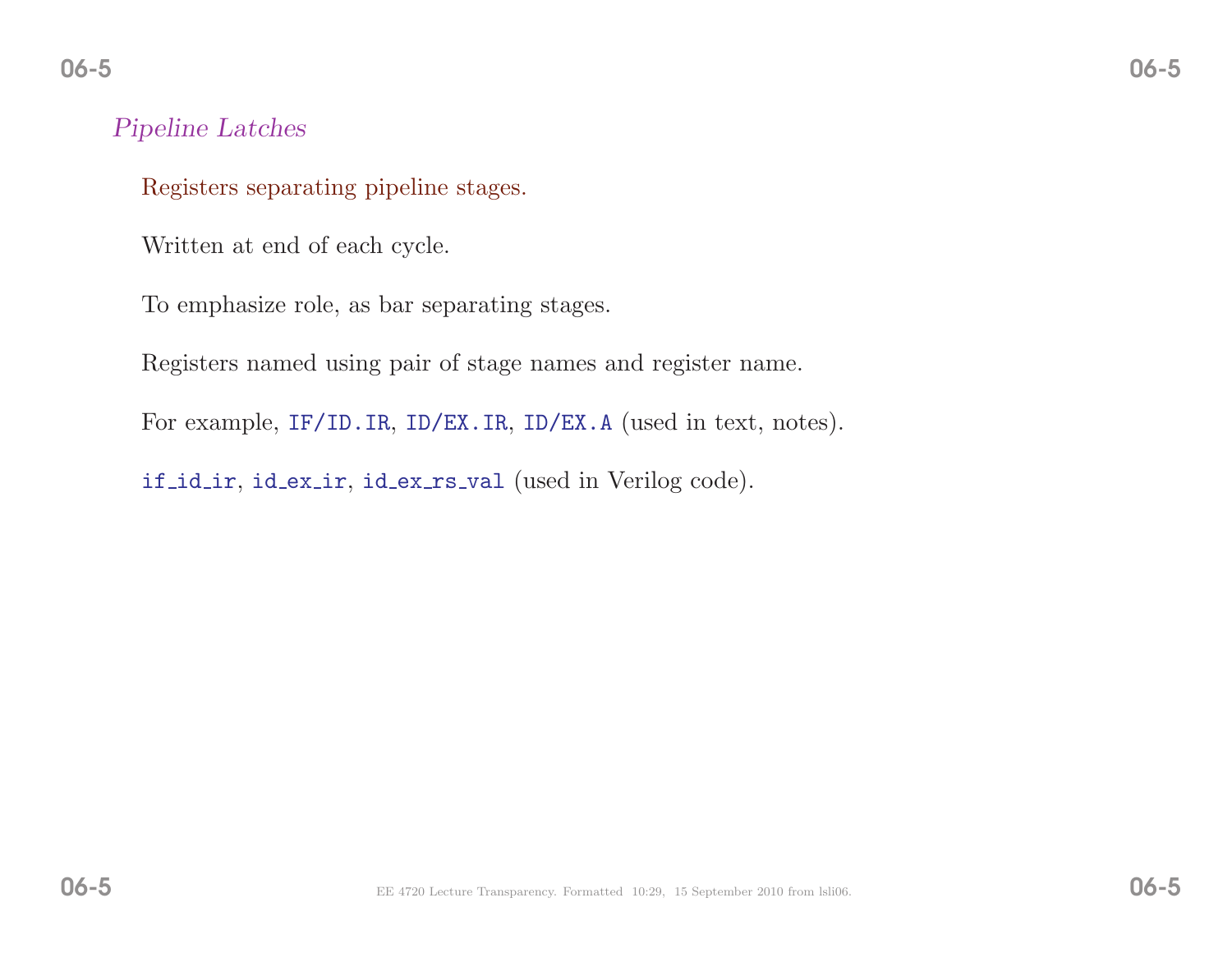#### Pipeline Execution Diagram

Diagram showing the <sup>p</sup>ipeline stages that instructions occupy as they execute.

Time on horizontal axis, instructions on vertical axis.

Diagram shows where instruction is at <sup>a</sup> particular time.

| Cycle                         |  |                | 0 1 2 3 4 5 6  |  |
|-------------------------------|--|----------------|----------------|--|
| add r1, r2, r3 IF ID EX ME WB |  |                |                |  |
| and $r4$ , $r5$ , $r6$        |  | IF ID EX ME WB |                |  |
| $1w$ r7, $8(r9)$              |  |                | IF ID EX ME WB |  |

<sup>A</sup> vertical slice (e.g., at cycle 3) shows processor activity at that time.

In such a slice  $\bf a$  stage should appear at most once  $\ldots$ 

- ... if it appears more than once execution not correct ...
- ... since <sup>a</sup> stage can only execute one instruction at <sup>a</sup> time.

06-6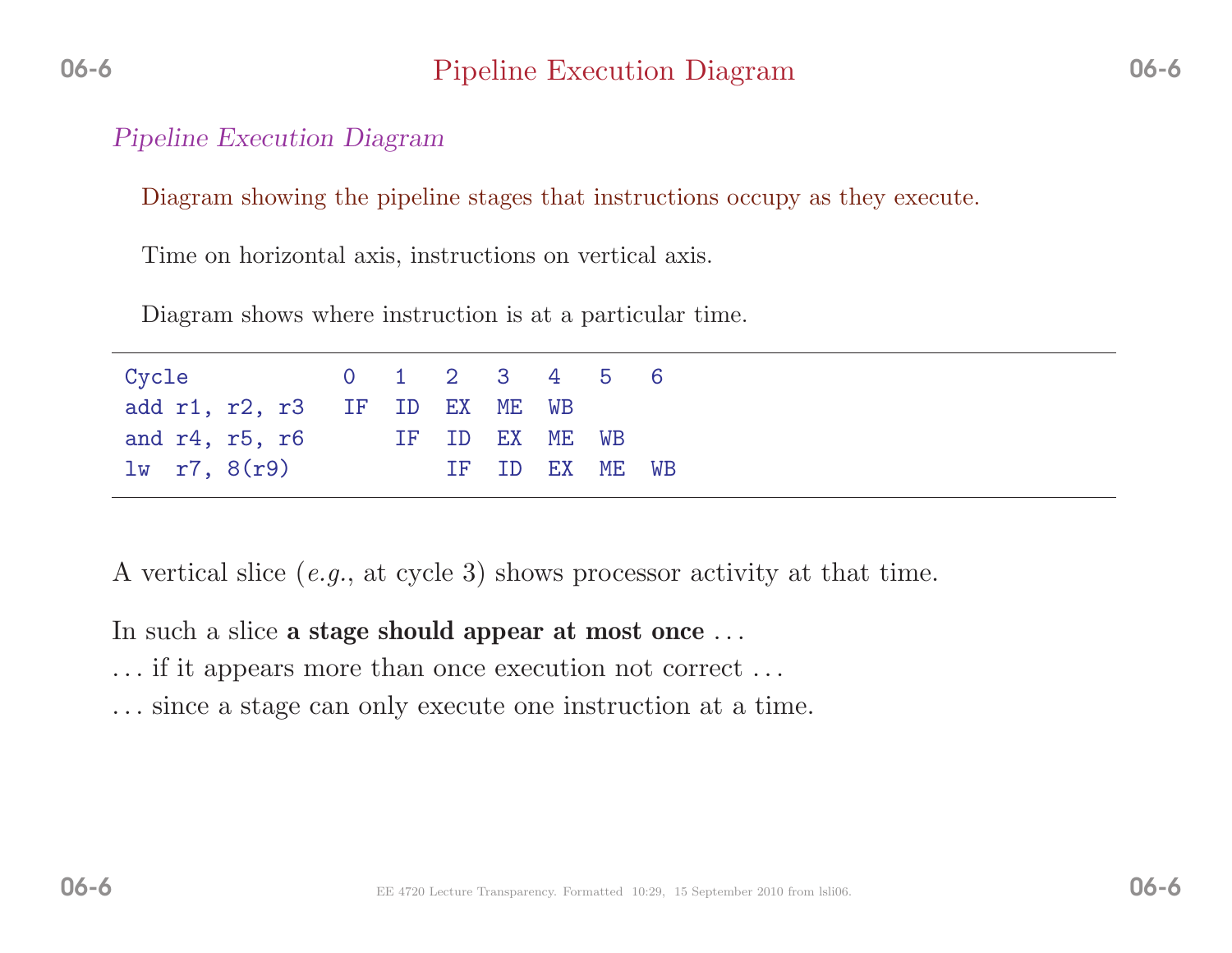# Instruction Decoding and Pipeline Control 06-7

### Pipeline Control

06-7

Setting control inputs to devices including ...

- ... multiplexor inputs ...
- ... function for ALU ...
- . . . operation for memory . . .
- . . . whether to clock each register . . .
- . . . et cetera.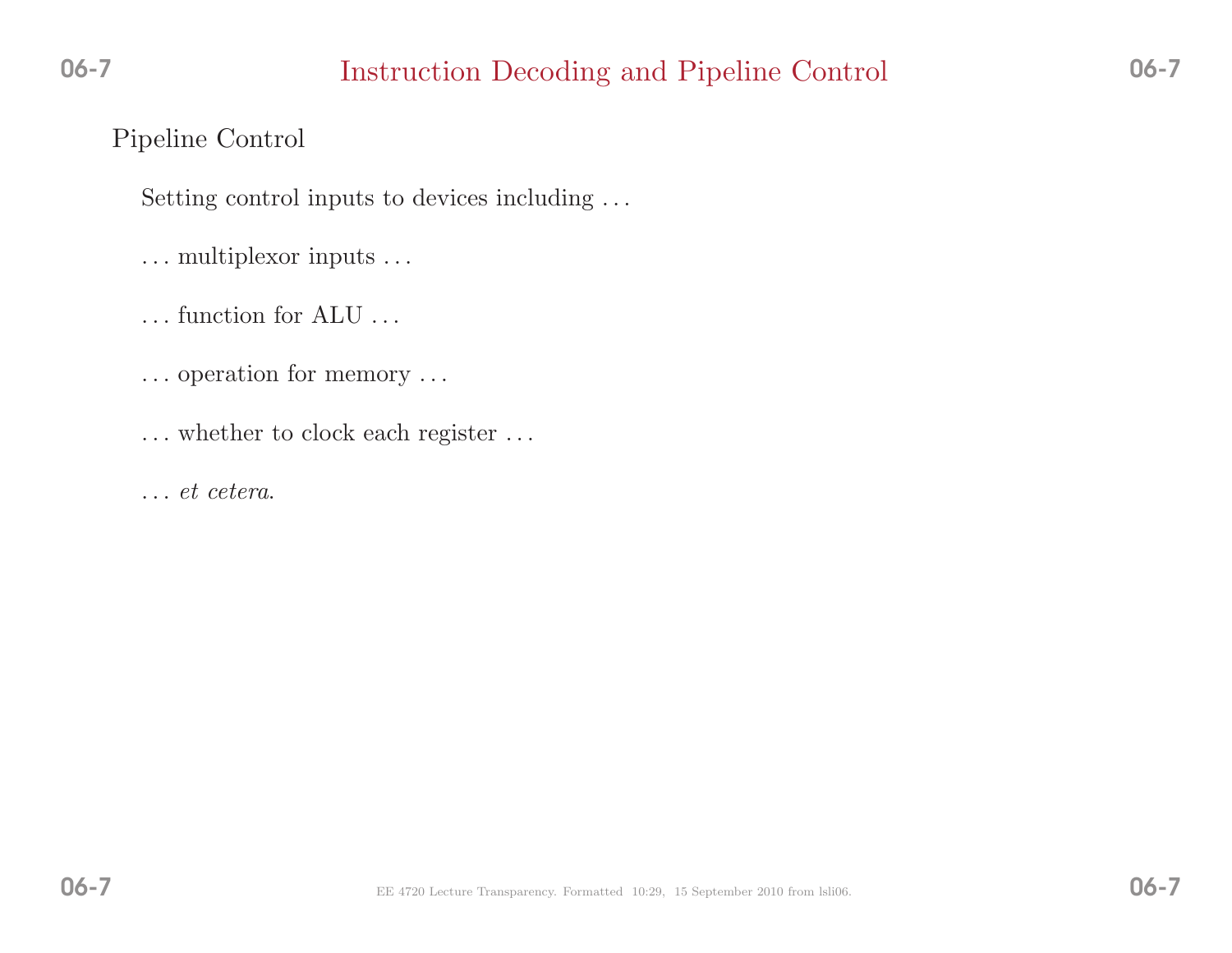Options for controlling <sup>p</sup>ipeline:

• Decode in ID

Determine settings in ID, pass settings along in <sup>p</sup>ipeline latches.

• Decode in Each Stage Pass opcode portions of instruction along. Decoding performed as needed.

Real systems decode in ID.

For clarity, diagrams misleadingly imply decoding in stage needed  $\dots$ 

... by passing entire instruction along.

Example <sup>g</sup>iven later in this set.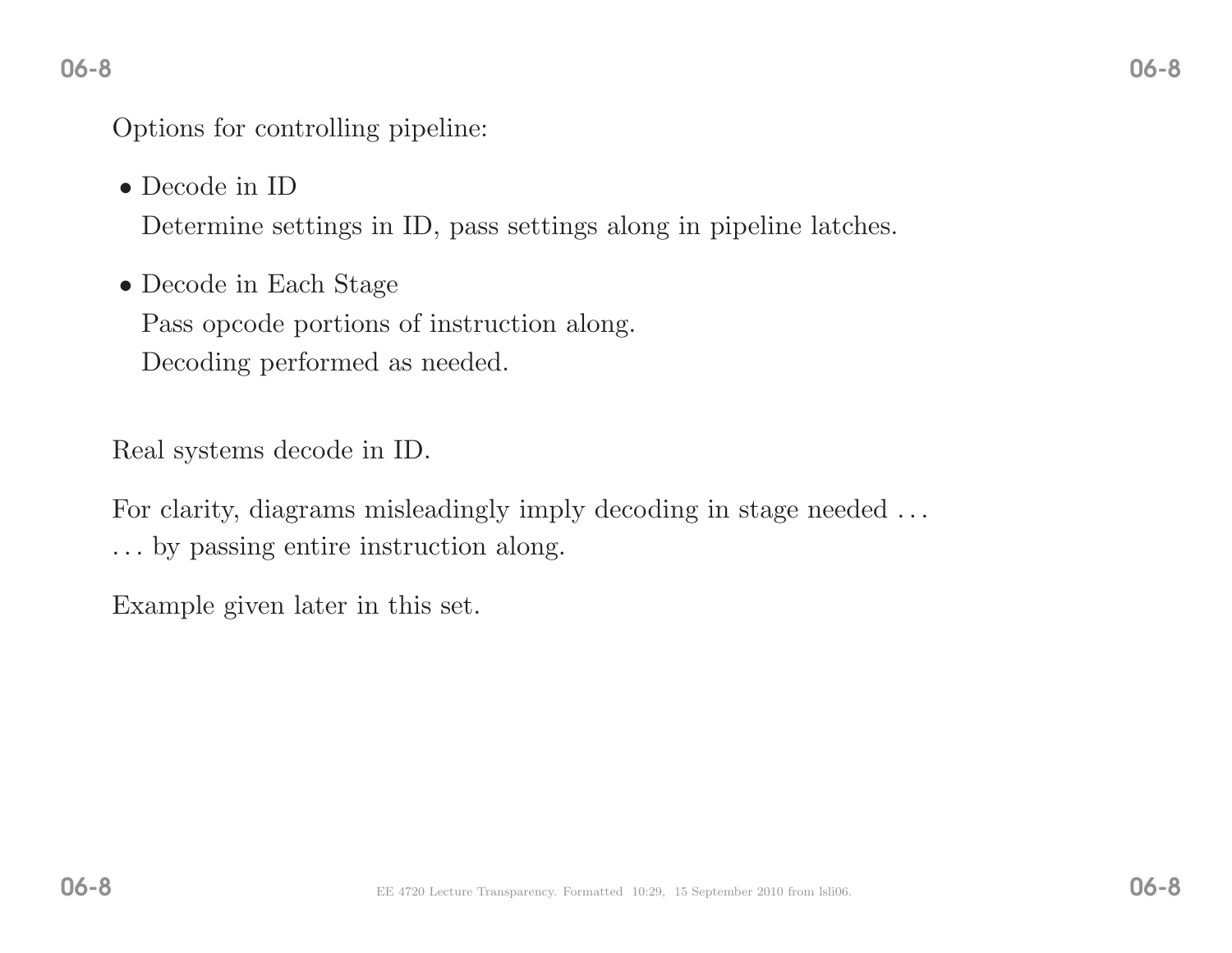### Dependencies and Hazards

Operands **read from** registers in ID...

... and results **written to** registers in WB.

Consider the following **incorrect execution**:

|  |                                                             |  |  |                               |                | WB                                                       |
|--|-------------------------------------------------------------|--|--|-------------------------------|----------------|----------------------------------------------------------|
|  | sub $r4$ , $r1$ , $r5$<br>and r6, r1, r8<br>xor r9, r4, r11 |  |  | add r1, r2, r3 IF ID EX ME WB | IF ID EX ME WB | ! Cycle 0 1 2 3 4 5 6 7<br>IF ID EX ME WB<br>TF ID EX ME |

Execution incorrect because ...

- $\dots$  sub reads  $r1$  before add writes (or even finishes computing)  $r1, \dots$
- $\dots$  and reads  $r1$  before add writes  $r1$ , and  $\dots$
- . . . xor reads r4 before sub writes r4.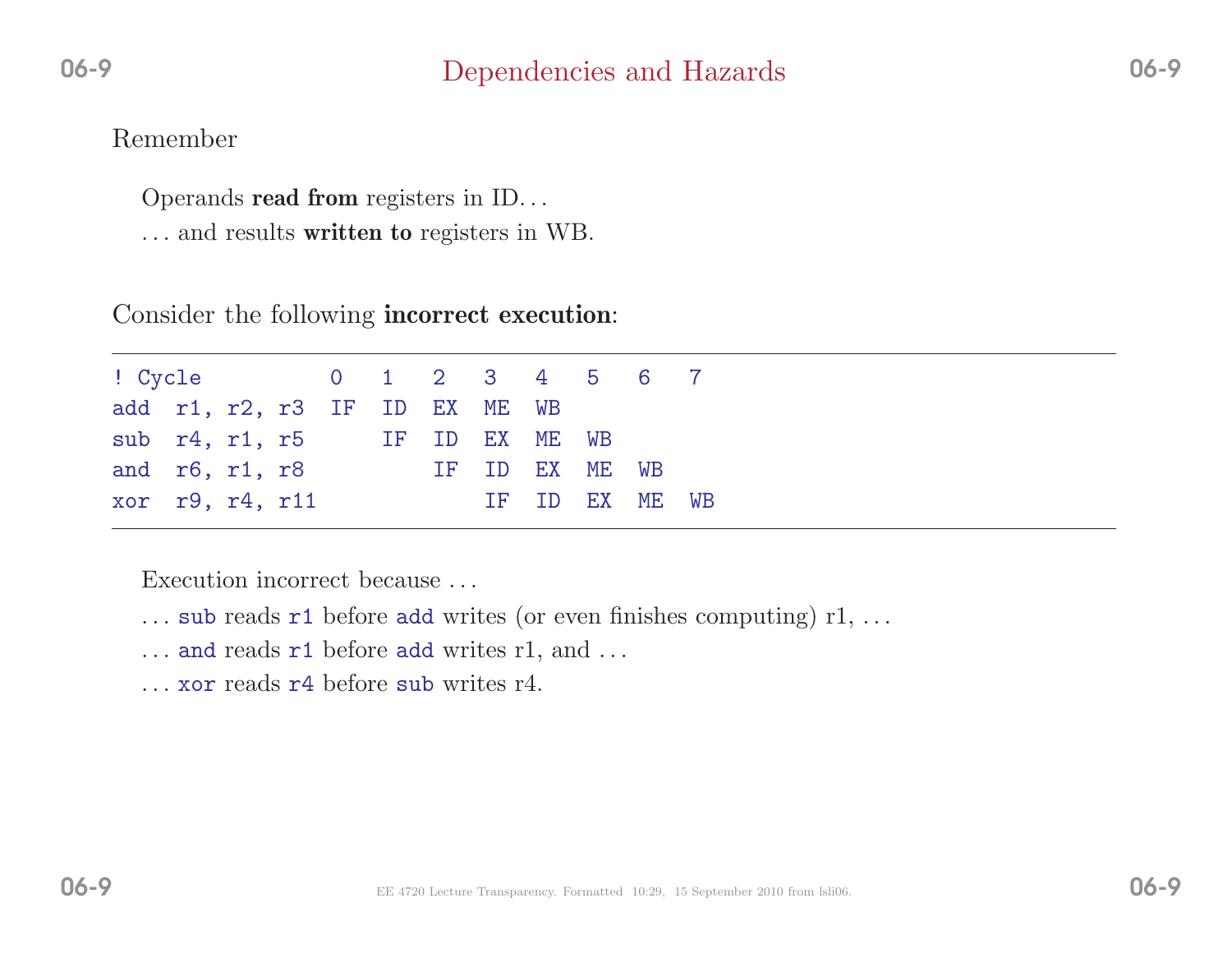### Dependencies and Hazards

Incorrect execution due to...

- ... dependencies in program...
- ... and hazards in hardware (pipeline).

Incorrect execution above is the "fault" of the hardware...

. . . because the ISA does not forbid dependencies.

#### Dependency:

<sup>A</sup> relationship between two instructions . . .

. . . indicating that their execution should be (or appear to be) in program order.

#### Hazard:

<sup>A</sup> potential execution problem in an implementation due to overlapping instruction execution.

There are several kinds of dependencies and hazards.

For each kind of dependence there is <sup>a</sup> corresponding kind of hazard.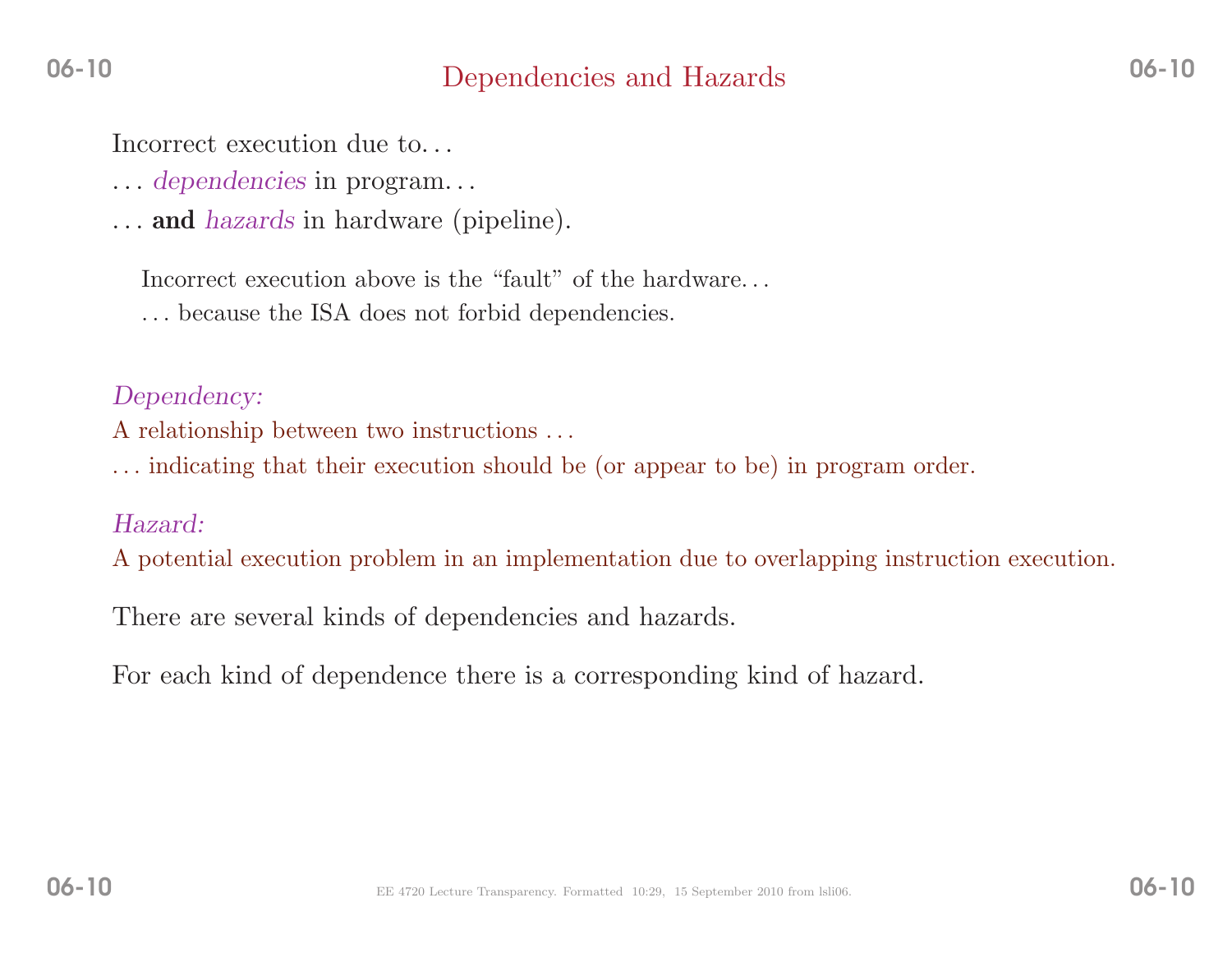# Dependencies

06-11

- <sup>A</sup> relationship between two instructions . . .
- . . . indicating that their execution should be, or appear to be, in program order.
- If  $B$  is dependent on  $A$  then  $B$  should appear to execute after  $A$ .

Dependency Types:

- True, Data, or Flow Dependence (Three different terms used for the same concept.)
- Name Dependence
- Control Dependence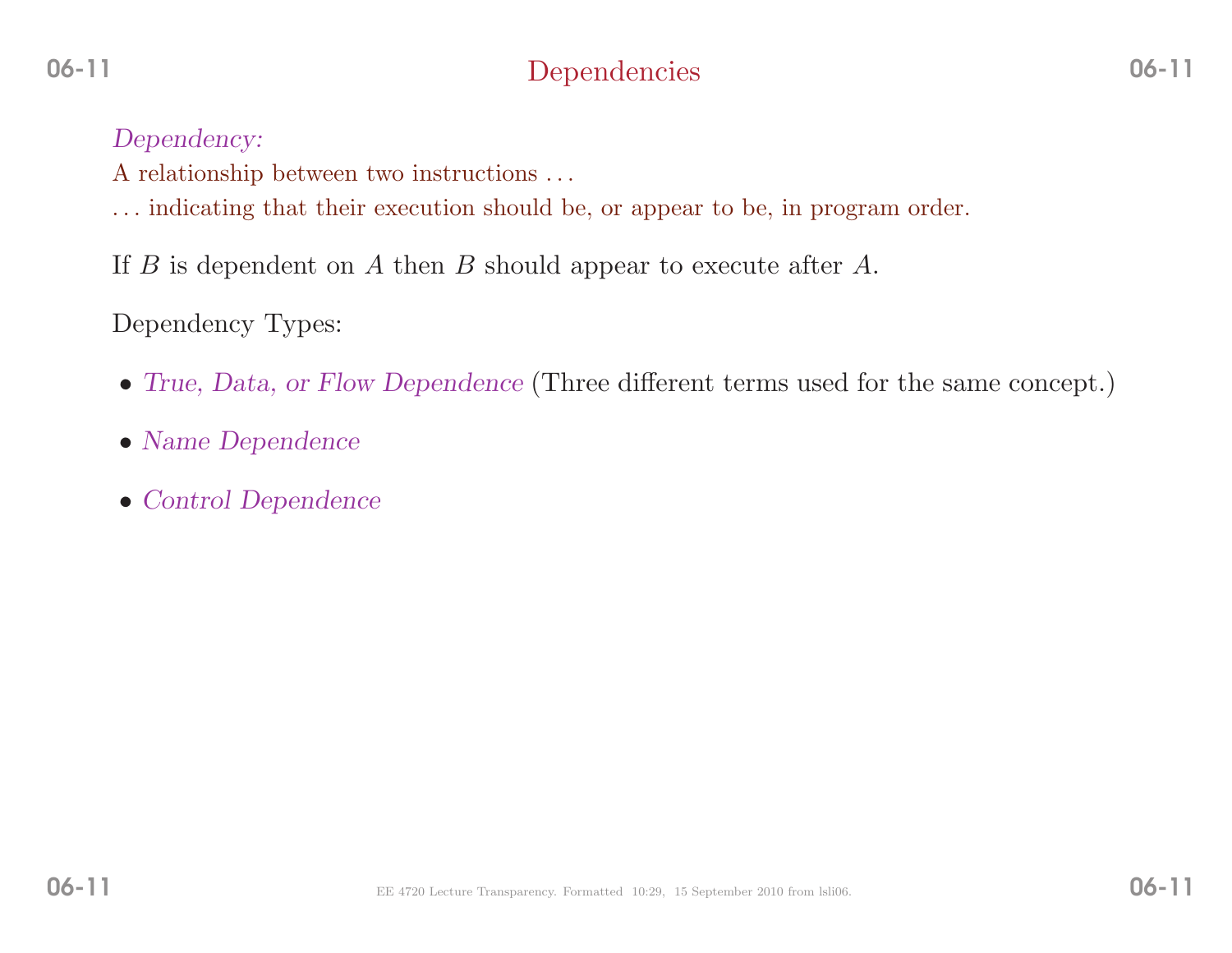### Data Dependence

Data Dependence: (a.k.a., True and Flow Dependence)

A dependence between two instructions ...

. . . indicating data needed by the second is produced by the first.

Example:

add r1, r2, r3 sub r4, r1, r5 and r6, r4, r7

The sub is dependent on add (via r1).

The and is dependent on sub (via r4).

The and is dependent add (via sub).

Execution may be incorrect if ...

... <sup>a</sup> program having <sup>a</sup> data dependence ...

... is run on <sup>a</sup> processor having an uncorrected RAW hazard.

06-12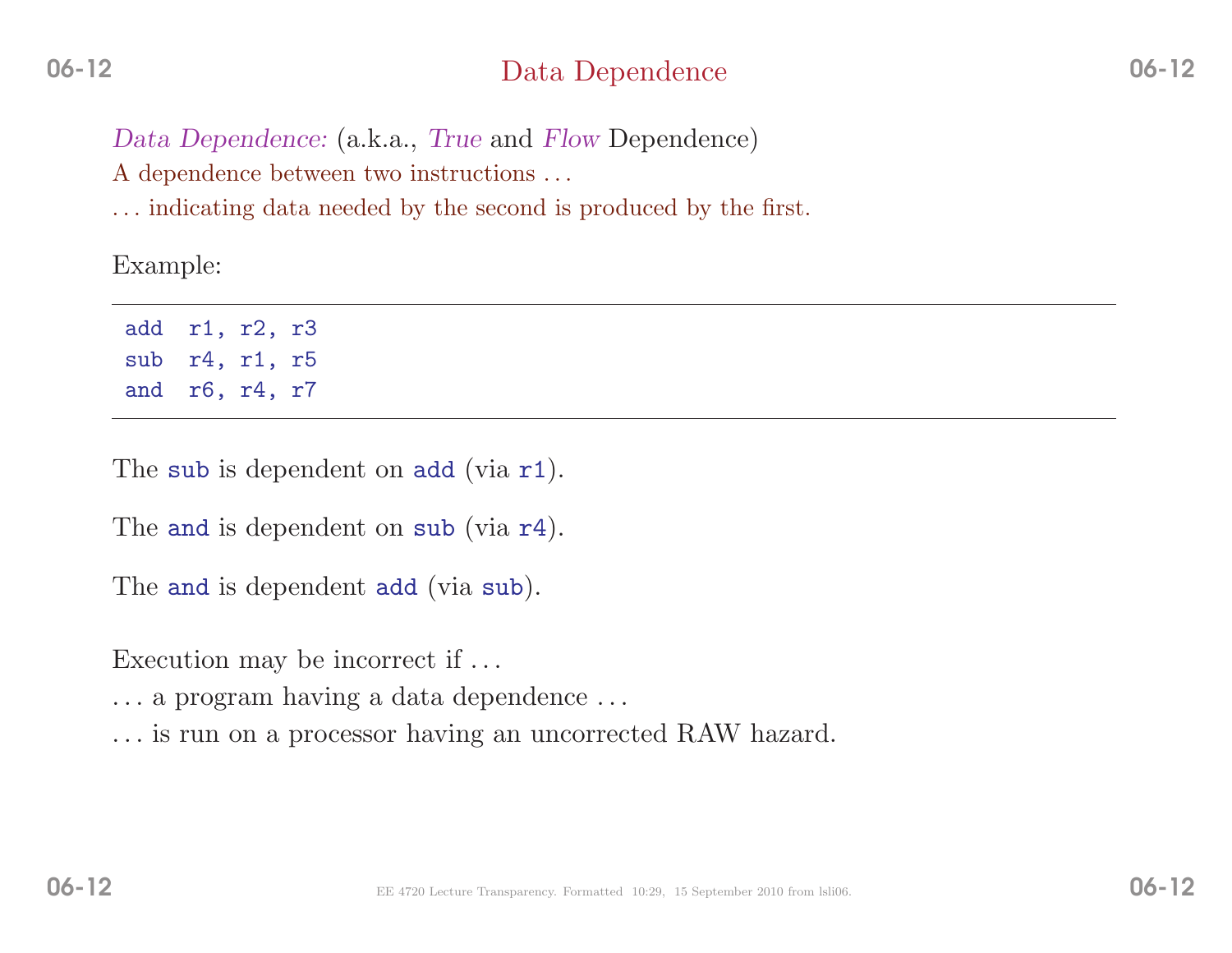There are two kinds: antidependence and output dependence.

#### Antidependence:

A dependence between two instructions ...

. . . indicating <sup>a</sup> value written by the second . . .

. . . that the first instruction reads.

Antidependence Example

add r1, r2, r3 sub r2, r4, r5

sub is antidependent on the add.

Execution may be incorrect if  $\dots$ 

- . . . <sup>a</sup> program having an antidependence . . .
- . . . is run on <sup>a</sup> processor having an uncorrected WAR hazard.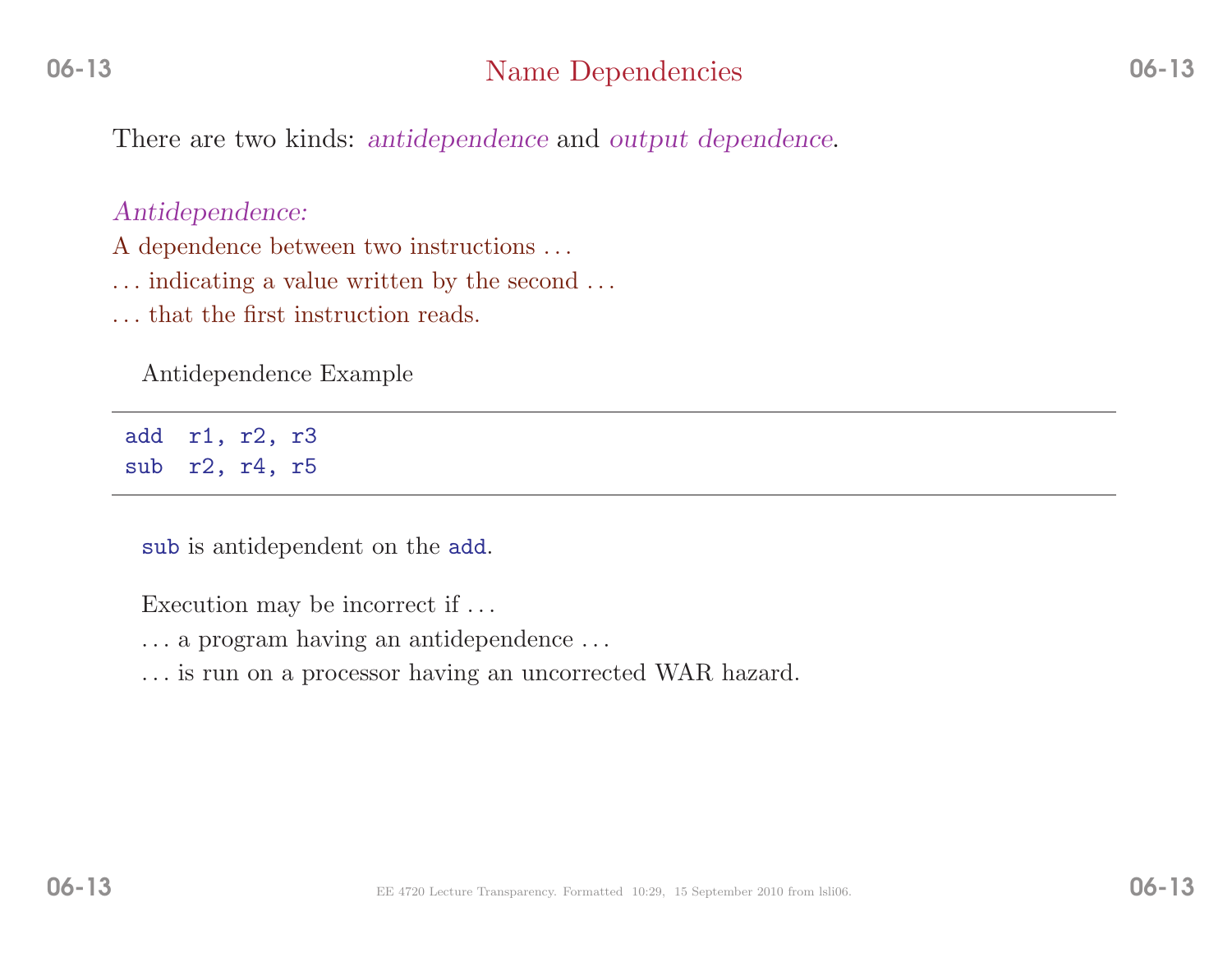### Output Dependence:

- A dependence between two instructions ...
- . . . indicating that both instructions write the same location . . .
- . . . (register or memory address).

Output Dependence Example

add r1, r2, r3 sub r1, r4, r5

The sub is output dependent on add.

Execution may be incorrect if  $\dots$ 

. . . <sup>a</sup> program having an output dependence . . .

. . . is run on <sup>a</sup> processor having an uncorrected WAW hazard.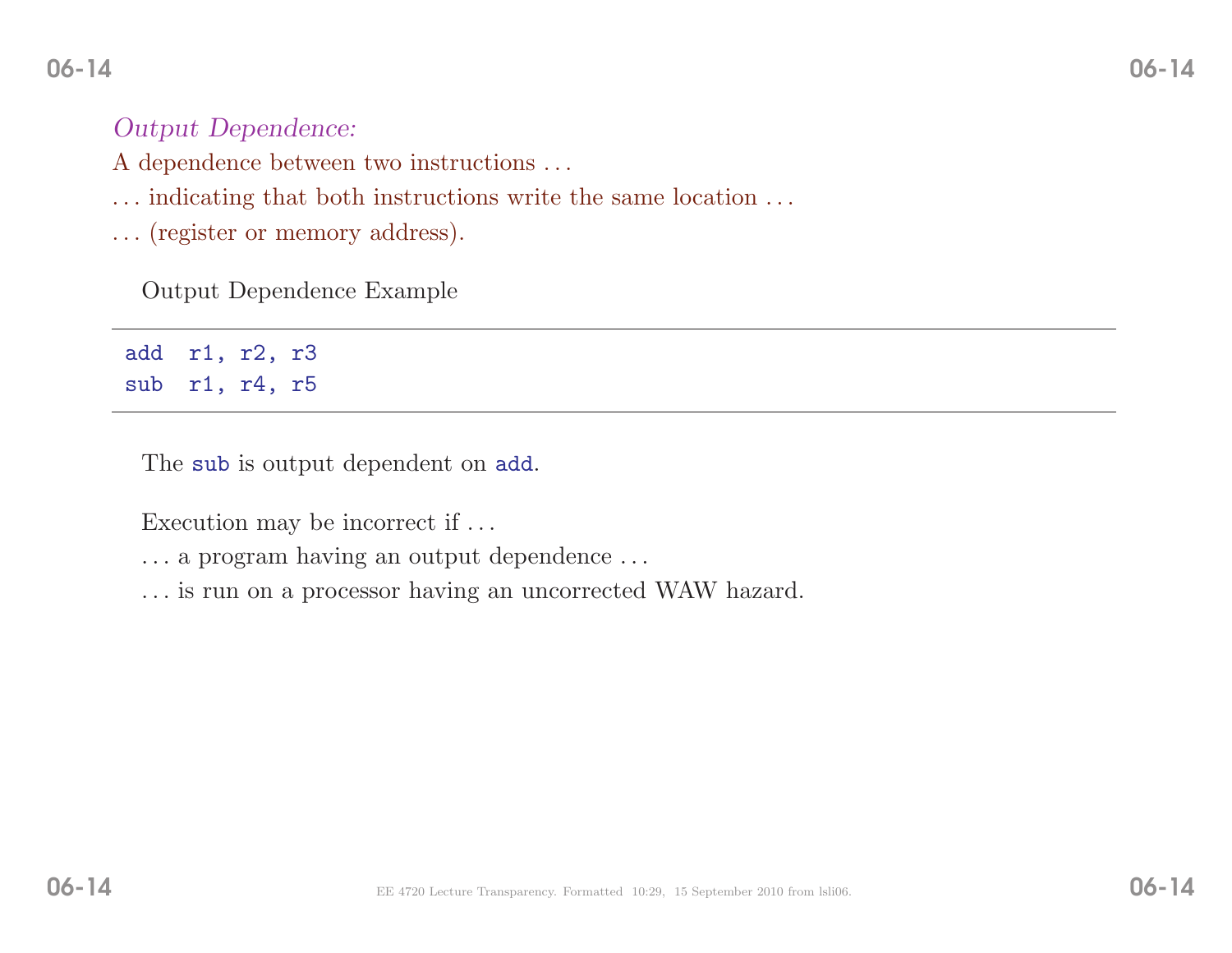### Control Dependence:

A dependence between a branch instruction and a second instruction  $\dots$ 

. . . indicating that whether the second instruction executes . . .

. . . depends on the outcome of the branch.

|       |                   |  | beq \$1, \$0 SKIP # Delayed branch |  |  |  |  |
|-------|-------------------|--|------------------------------------|--|--|--|--|
| nop   |                   |  |                                    |  |  |  |  |
|       | add \$2, \$3, \$4 |  |                                    |  |  |  |  |
| SKIP: |                   |  |                                    |  |  |  |  |
| sub   | \$5, \$6, \$7     |  |                                    |  |  |  |  |

The add is control dependent on the beq.

The sub is not control dependent on the beq.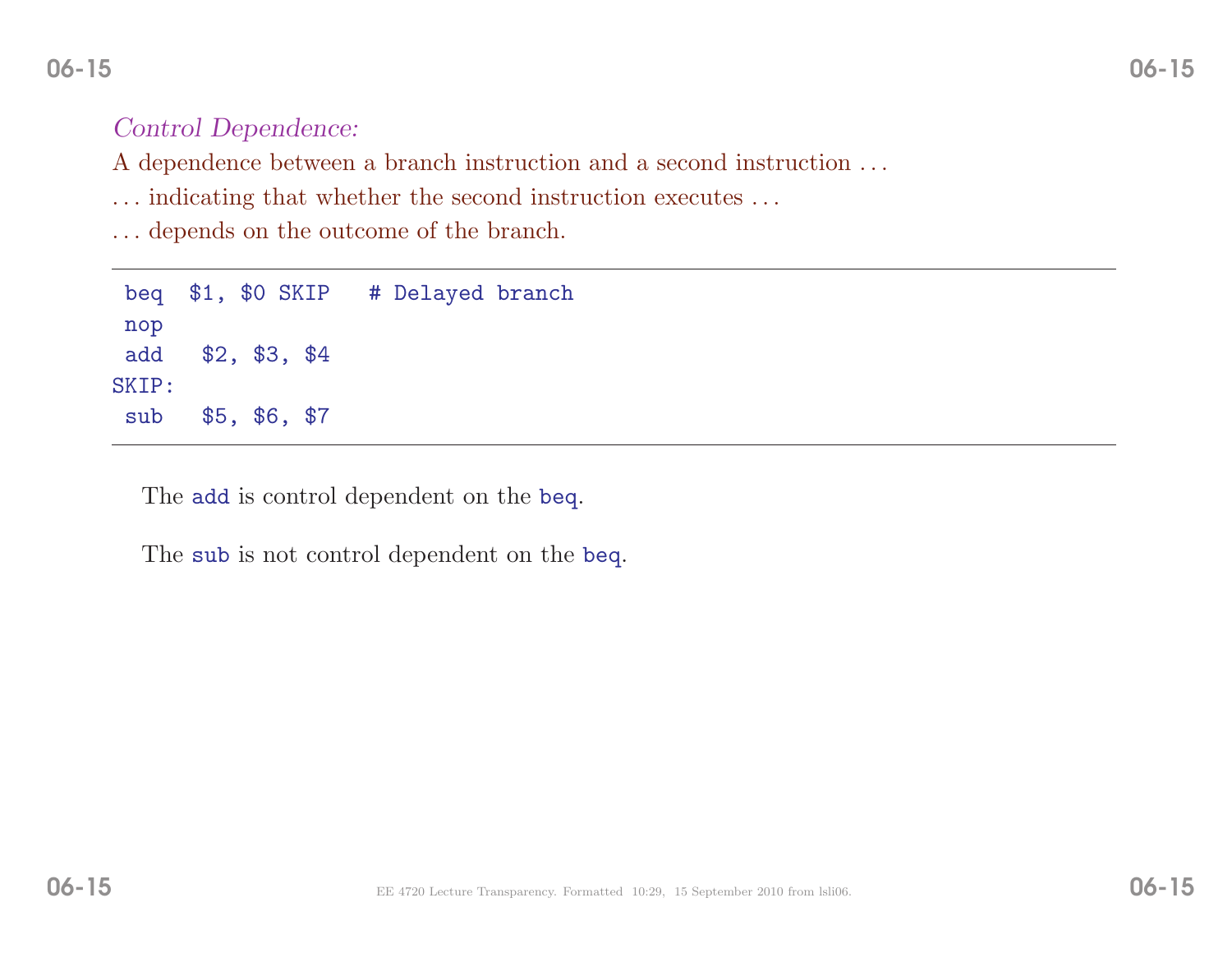#### Hazard:

<sup>A</sup> potential execution problem in an implementation due to overlapping instruction execution.

Interlock:

Hardware that avoids hazards by stalling certain instructions when necessary.

Hazard Types:

Structural Hazard: Needed resource currently busy.

Data Hazard: Needed value not yet available or overwritten.

Control Hazard: Needed instruction not yet available or wrong instruction executing.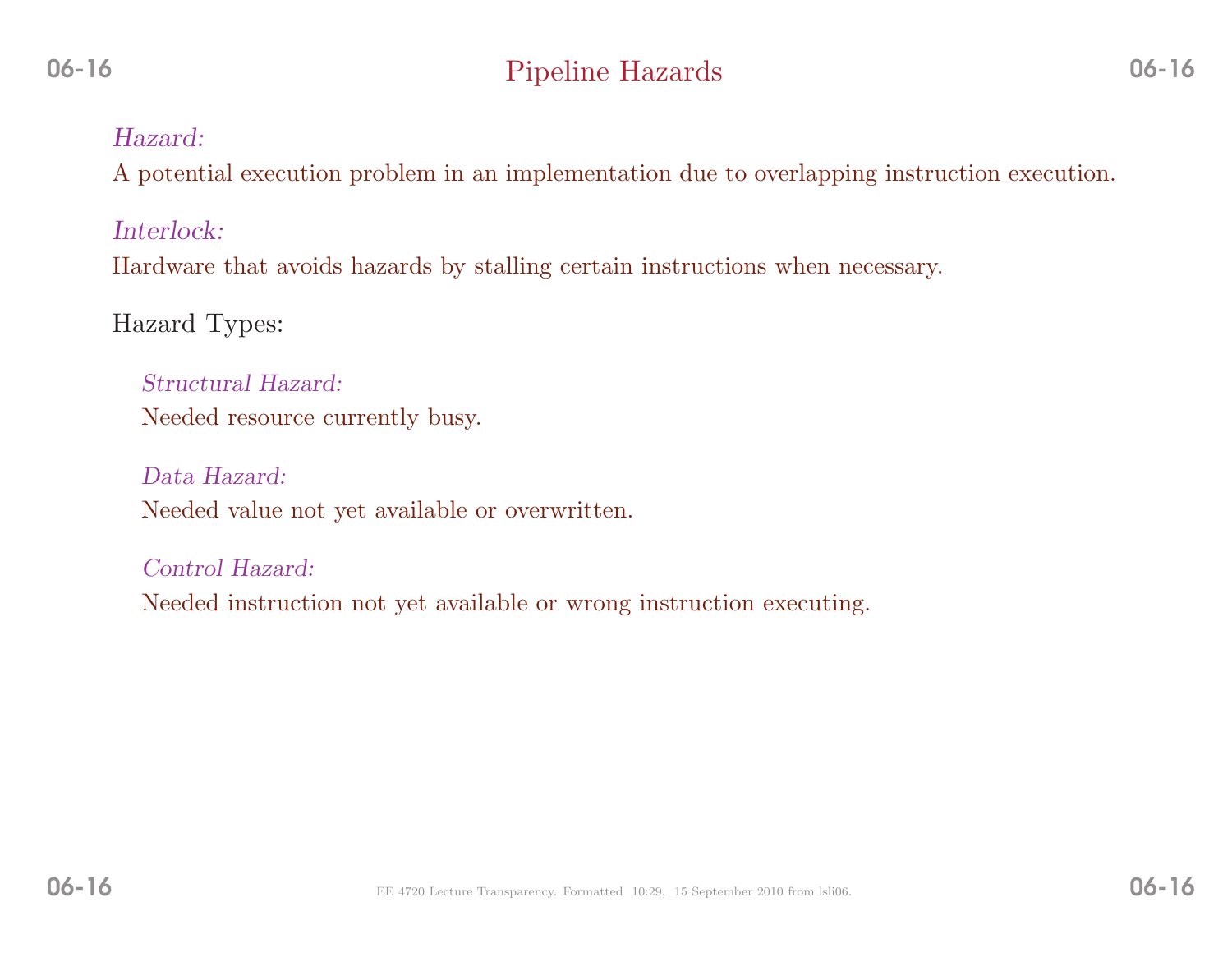Identified by acronym indicating correct operation.

- RAW: Read after write, akin to data dependency.
- WAR: Write after read, akin to anti dependency.
- WAW: Write after write, akin to output dependency.

DLX and MIPS implementations above only subject to RAW hazards.

RAR not <sup>a</sup> hazard since read order irrelevant (without an intervening write).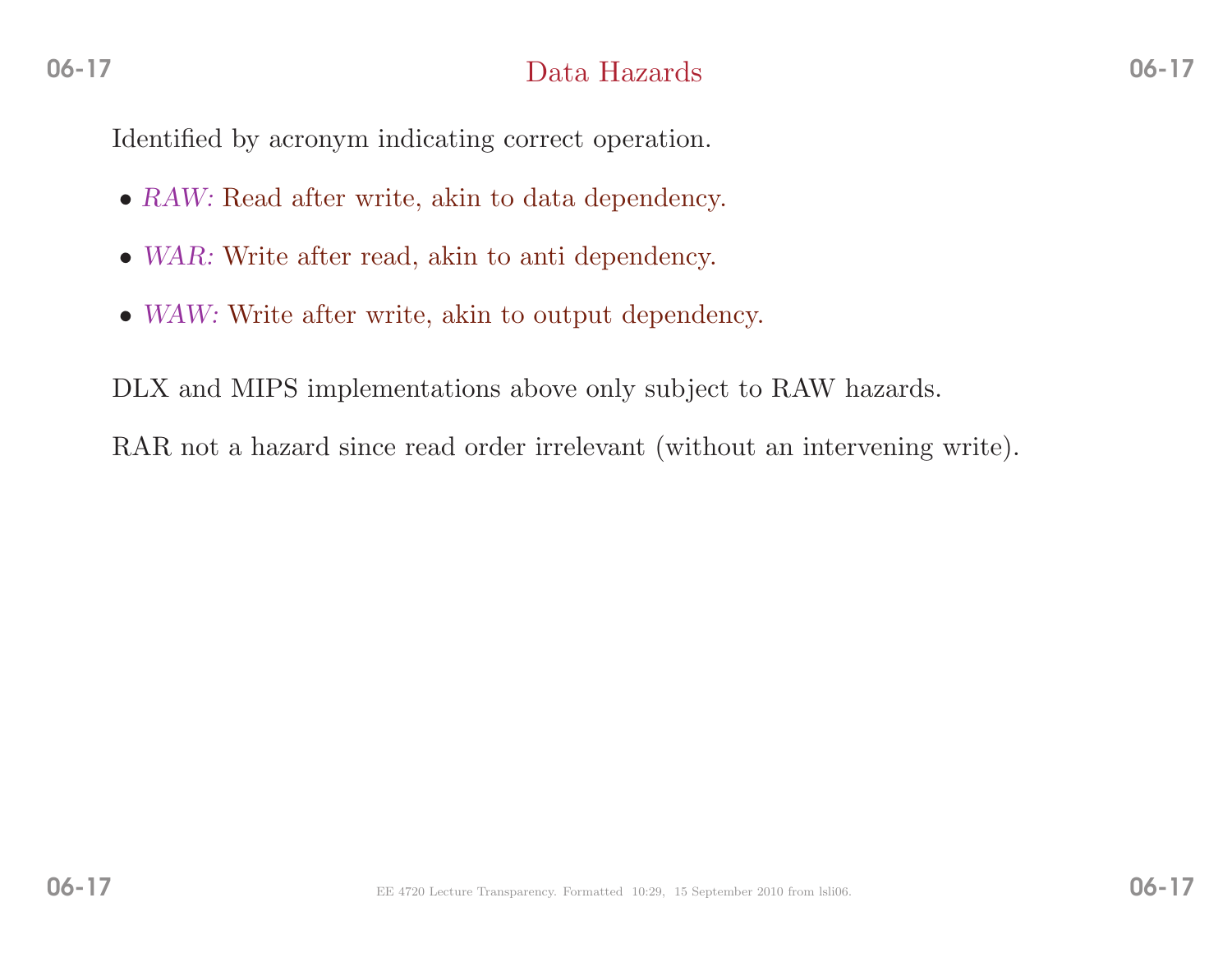When threatened by <sup>a</sup> hazard:

• Stall (Pause <sup>a</sup> part of the <sup>p</sup>ipeline.) Stalling avoids overlap that would cause error.

This does slow things down.

• Add hardware to avoid the hazards. Details of hardware depend on hazard and <sup>p</sup>ipeline.

Several will be covered.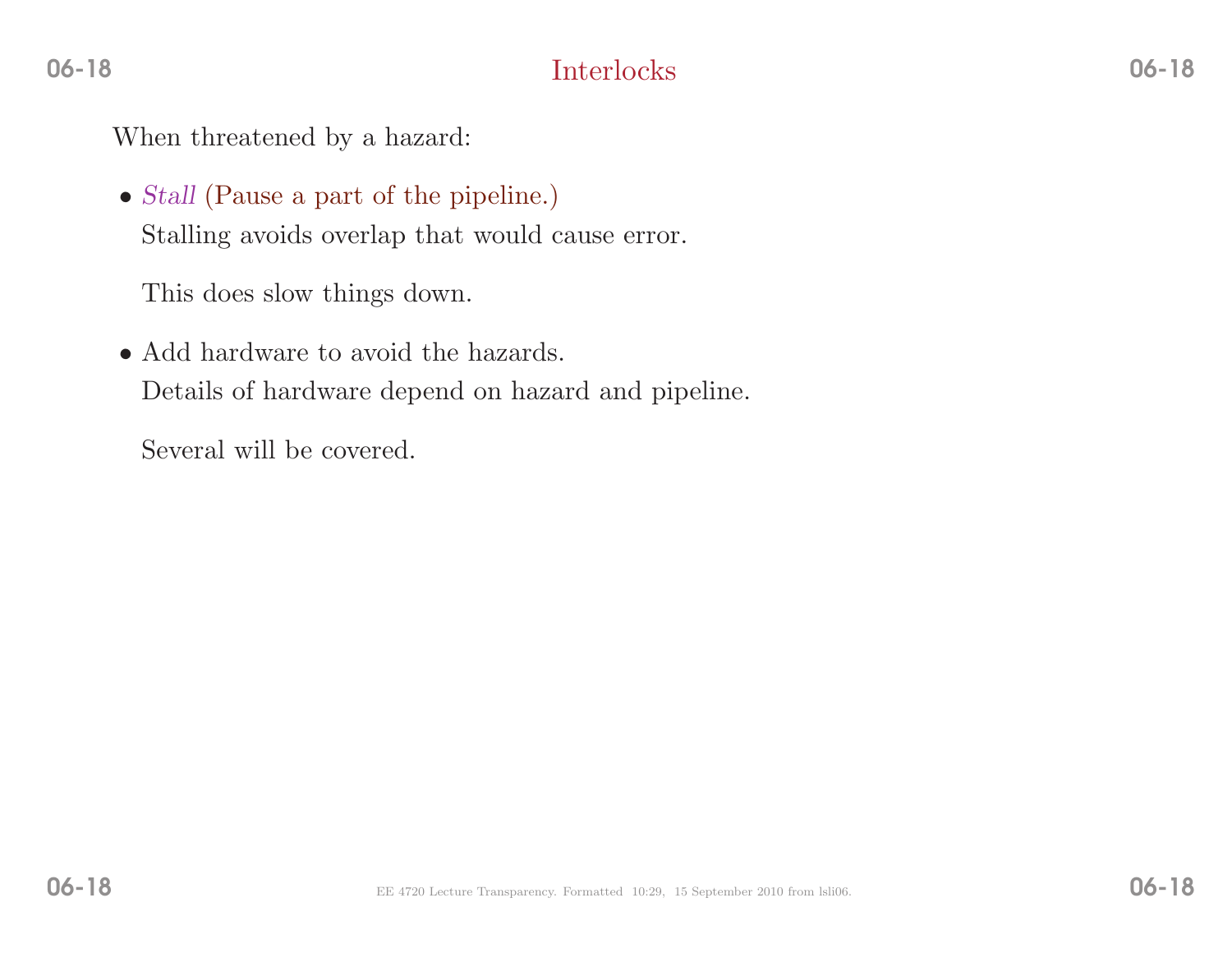Cause: two instructions simultaneously need one resource.

Solutions:

Stall.

Duplicate resource.

Pipelines in this section **do not** have structural hazards.

Covered in more detail with floating-point instructions.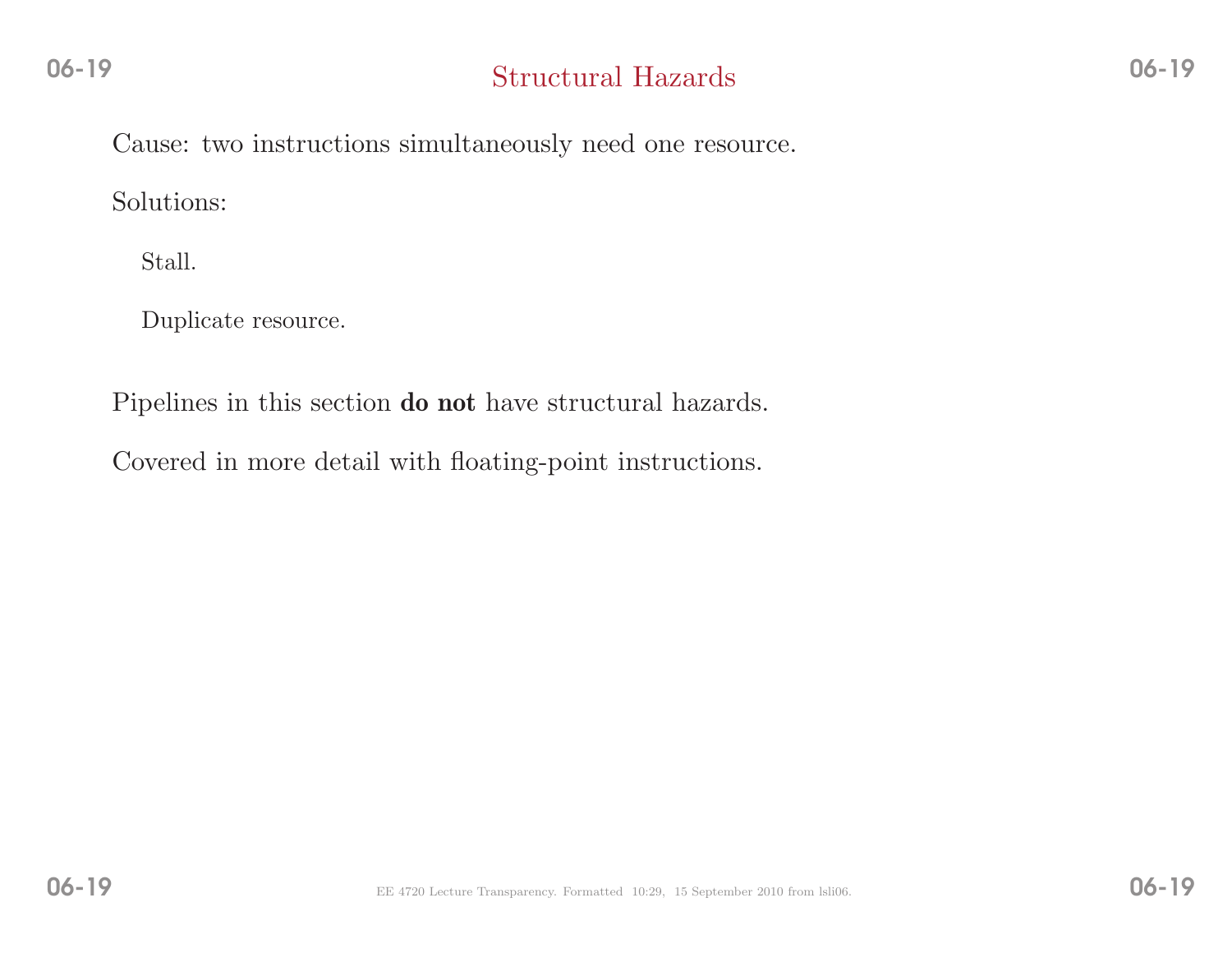### Data Hazards

HP Chapter-3 DLX and MIPS Subject to RAW Hazards.

Consider the following **incorrect execution** of code containing data dependencies.

|  | and $r6$ , $r1$ , $r8$<br>xor r9, r4, r11 |  |  | add r1, r2, r3 IF ID EX ME WB | sub r4, r1, r5 IF ID EX ME WB | ! Cycle 0 1 2 3 4 5 6 7<br>IF ID EX ME WB<br>IF ID EX ME WB |
|--|-------------------------------------------|--|--|-------------------------------|-------------------------------|-------------------------------------------------------------|

Execution incorrect because ...

- $\dots$  sub reads  $r1$  before add writes (or even finishes computing)  $r1, \dots$
- $\dots$  and reads  $r1$  before add writes  $r1$ , and  $\dots$
- . . . xor reads r4 before sub writes r4.

Problem fixed by *stalling* the pipeline.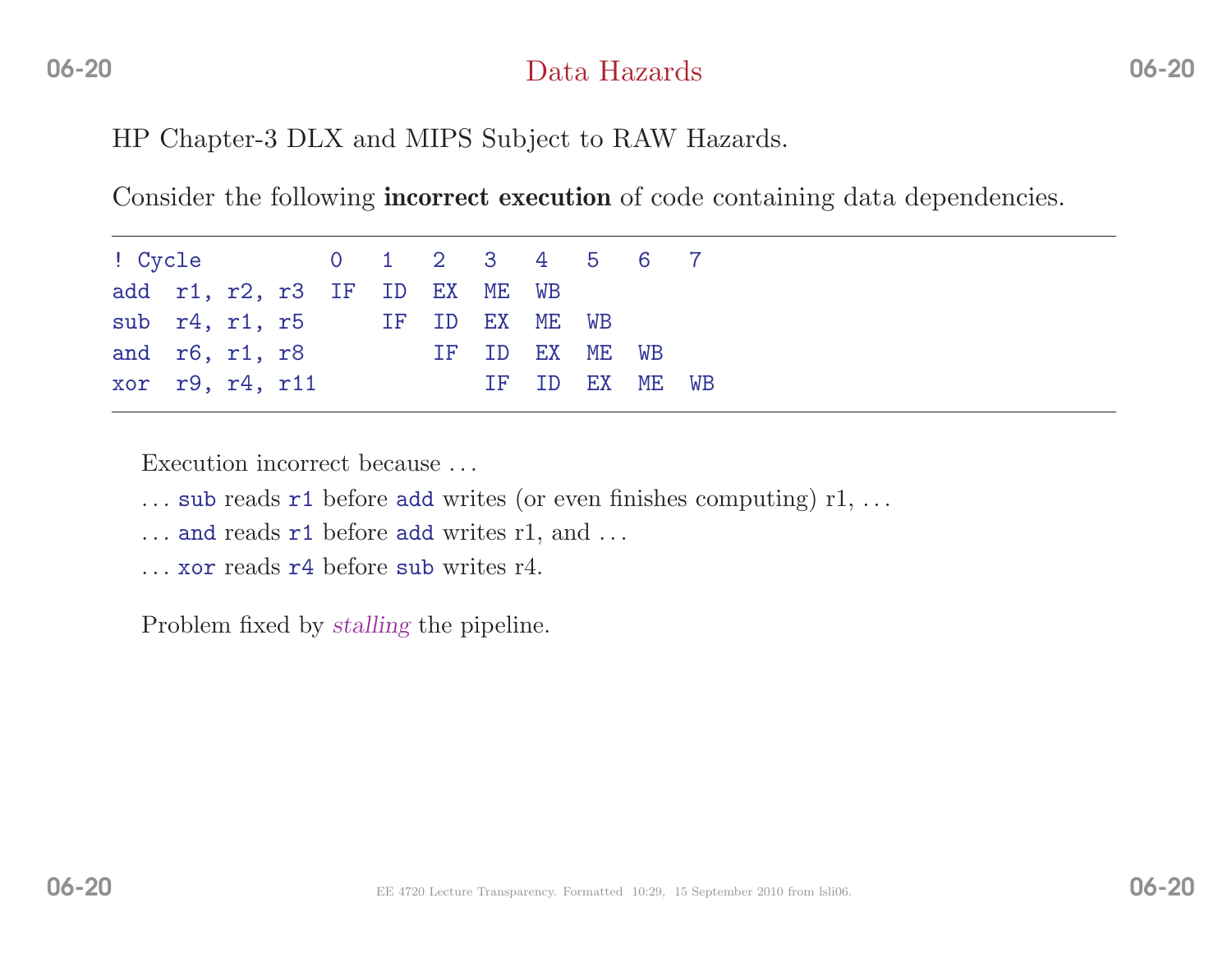# $1$  06-21

#### Stall:

To pause execution in <sup>a</sup> <sup>p</sup>ipeline from IF up to <sup>a</sup> certain stage.

With stalls, code can execute correctly:

For code on previous slide, stall until data in register.

| ! Cycle 0 1 2 3 4 5 6 7 8 9 10               |  |  |  |  |  |                              |  |  |
|----------------------------------------------|--|--|--|--|--|------------------------------|--|--|
| add r1, r2, r3 IF ID EX ME WB                |  |  |  |  |  |                              |  |  |
| sub $r4$ , $r1$ , $r5$ IF ID -----> EX ME WB |  |  |  |  |  |                              |  |  |
| and $r6$ , $r1$ , $r8$ IF $--->$ ID EX ME WB |  |  |  |  |  |                              |  |  |
| xor r9, r4, r11                              |  |  |  |  |  | IF ID $\rightarrow$ EX ME WB |  |  |

Arrow shows that instructions stalled.

Stall creates <sup>a</sup> bubble, stages without valid instructions, in the <sup>p</sup>ipeline.

With bubbles present, CPI is greater than its ideal value of 1.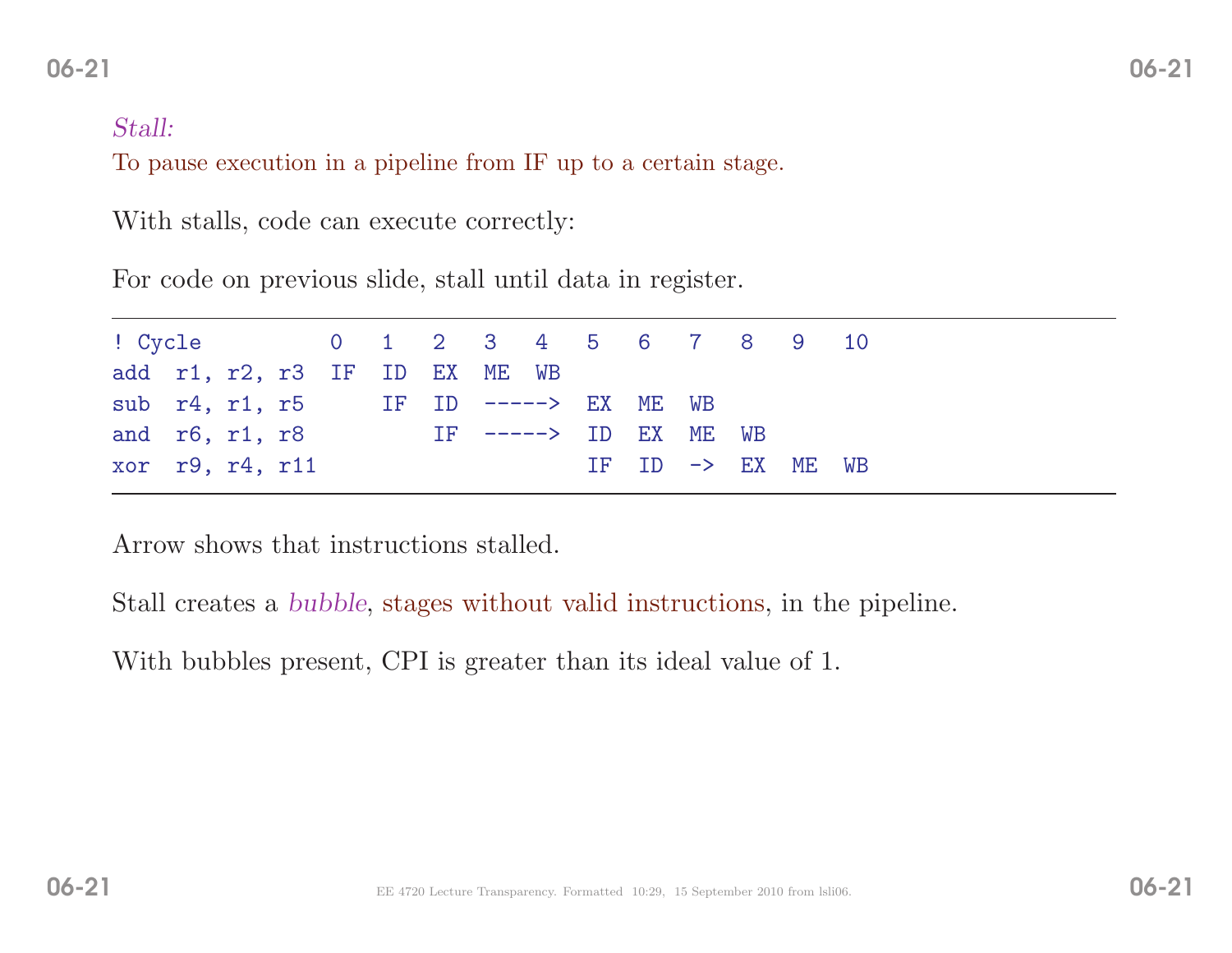### Stall Implementation

Stall implemented by asserting a *hold* signal ...

... which inserts <sup>a</sup> nop (or equivalent) after the stalling instruction and ...

... disables clocking of <sup>p</sup>ipeline latches before the stalling instruction.

| ! Cycle 0 1 2 3 4 5 6 7 8 9 10              |  |  |  |  |                                  |  |                   |  |
|---------------------------------------------|--|--|--|--|----------------------------------|--|-------------------|--|
| add r1, r2, r3 IF ID EX ME WB               |  |  |  |  |                                  |  |                   |  |
| sub $r4$ , $r1$ , $r5$ IF ID $---> EXME WB$ |  |  |  |  |                                  |  |                   |  |
| and $r6, r1, r8$                            |  |  |  |  | $IF$ $---$ > $ID$ $EX$ $ME$ $WB$ |  |                   |  |
| xor r9, r4, r11                             |  |  |  |  |                                  |  | IF ID -> EX ME WB |  |

During cycle 3, <sup>a</sup> nop is in EX.

During cycle 4, <sup>a</sup> nop is in EX and ME .

The two adjacent nops are called a  $bubble \dots$ 

... they move through the <sup>p</sup>ipeline with the other instructions.

<sup>A</sup> third nop is in EX in cycle 7.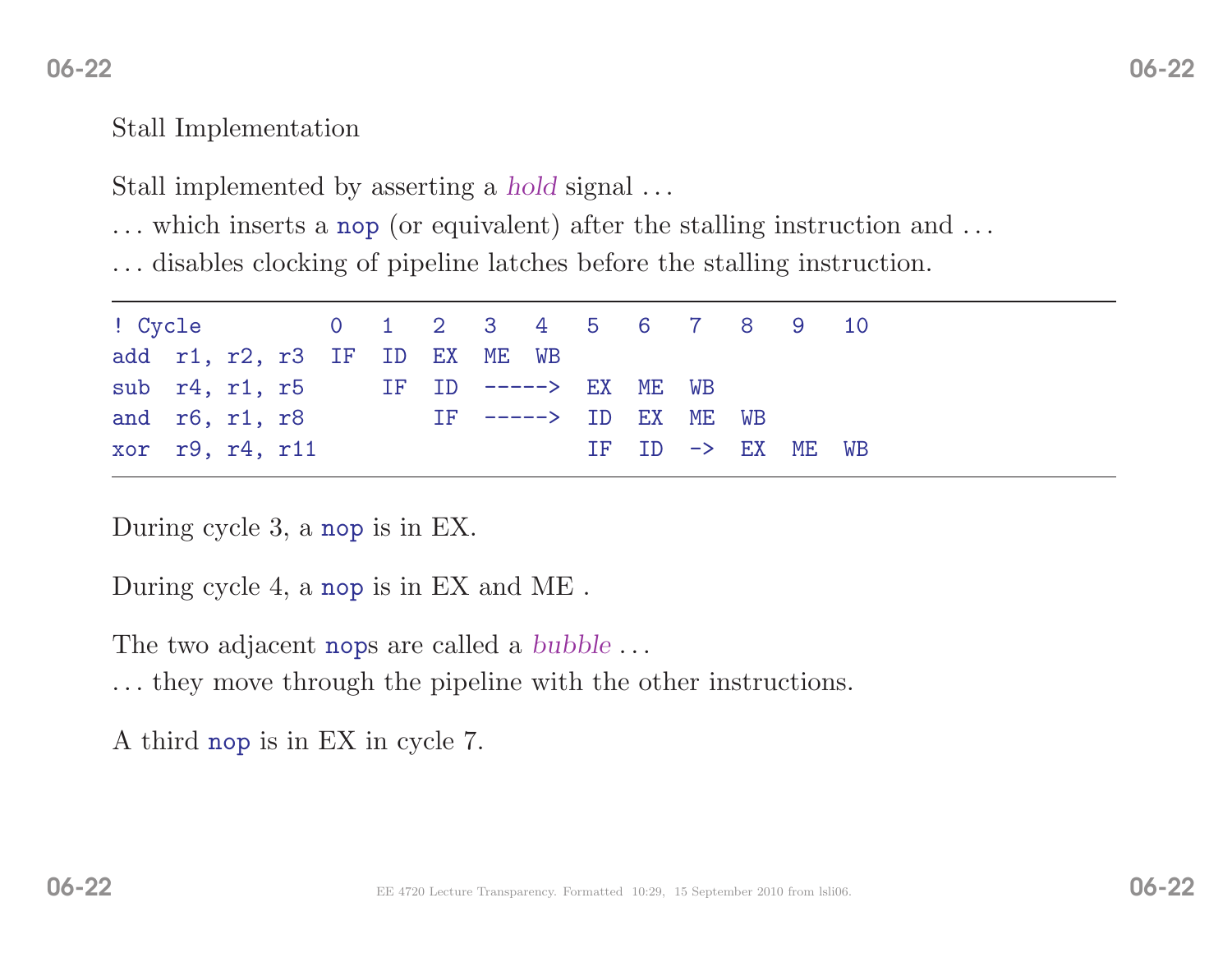# Bypassing

Some stalls are avoidable.

Consider again:

| ! Cycle 0 1 2 3 4 5 6 7 8 9 10 |  |  |  |  |                |  |  |  |
|--------------------------------|--|--|--|--|----------------|--|--|--|
| add r1, r2, r3 IF ID EX ME WB  |  |  |  |  |                |  |  |  |
| sub r4, r1, r5 IF ID EX ME WB  |  |  |  |  |                |  |  |  |
| and r6, r1, r8 IF ID EX ME WB  |  |  |  |  |                |  |  |  |
| xor r9, r4, r11                |  |  |  |  | IF ID EX ME WB |  |  |  |

Note that the new value of  $r1$  needed by  $\text{sub} \dots$ 

- ... has been computed at the end of cycle 2...
- . . . and isn't really needed until the beginning of the next cycle, 3.

Execution was incorrect because the value had to go around the <sup>p</sup>ipeline to ID.

Why not provide <sup>a</sup> shortcut?

Why not call a shortcut a *bypass* or *forwarding* path?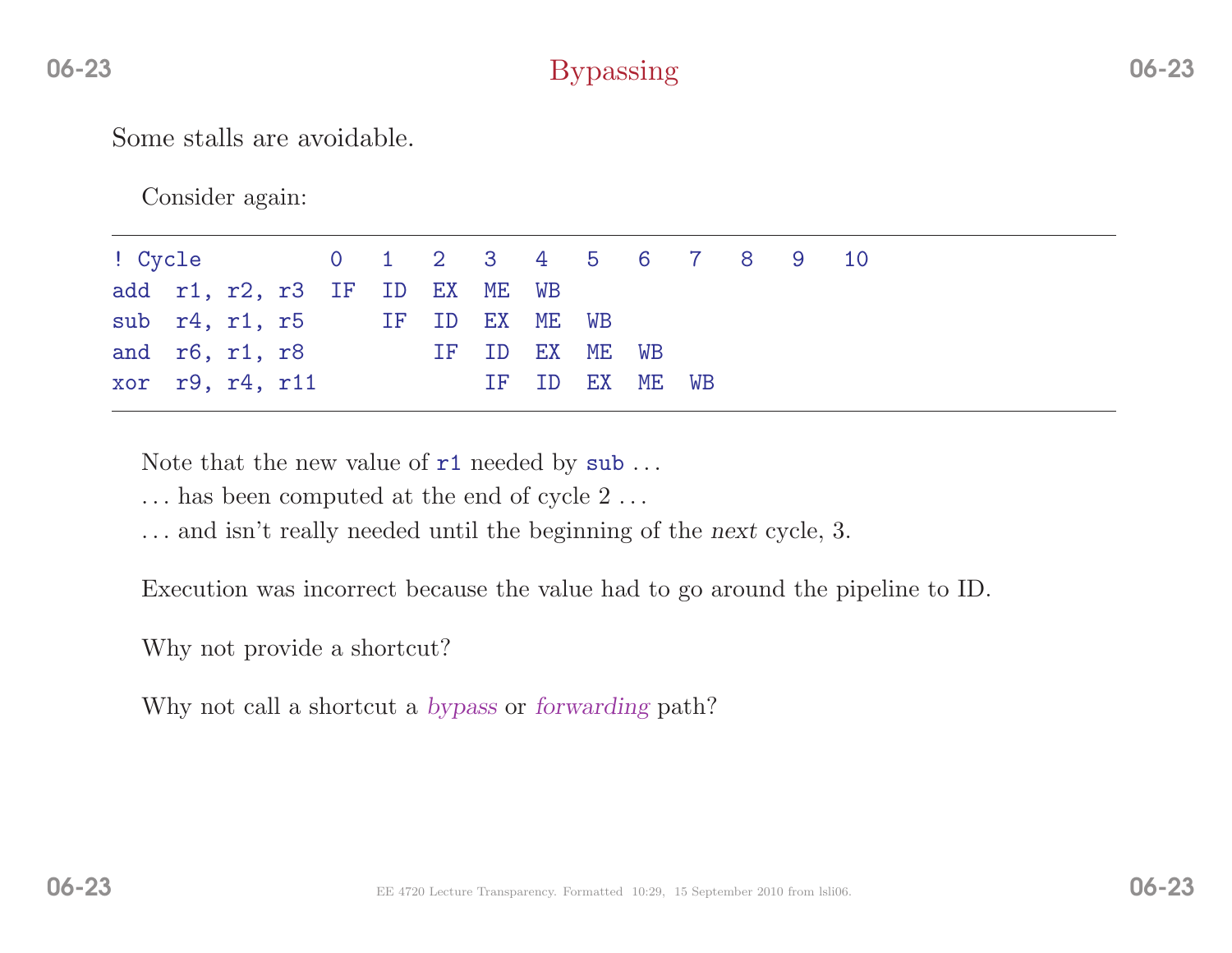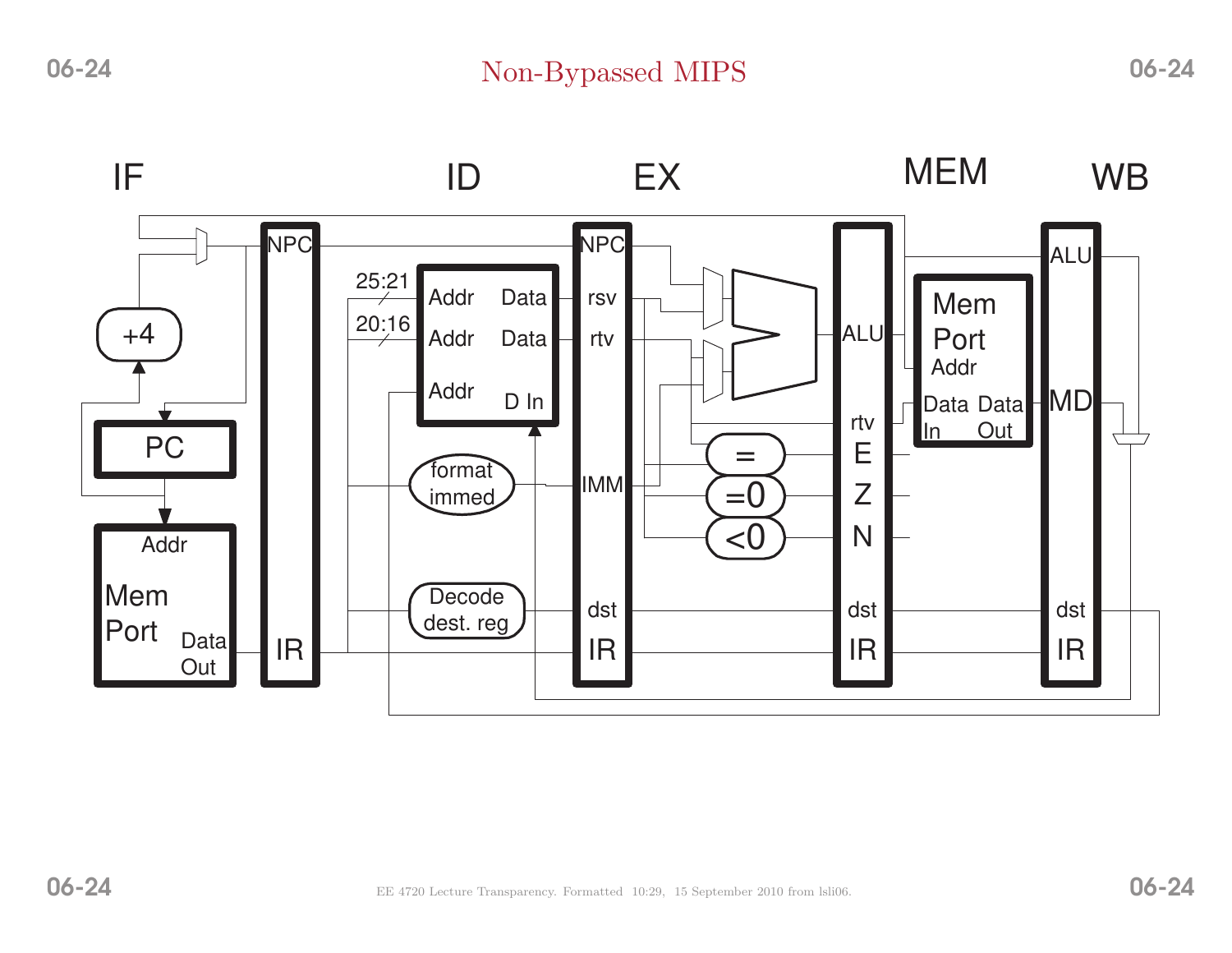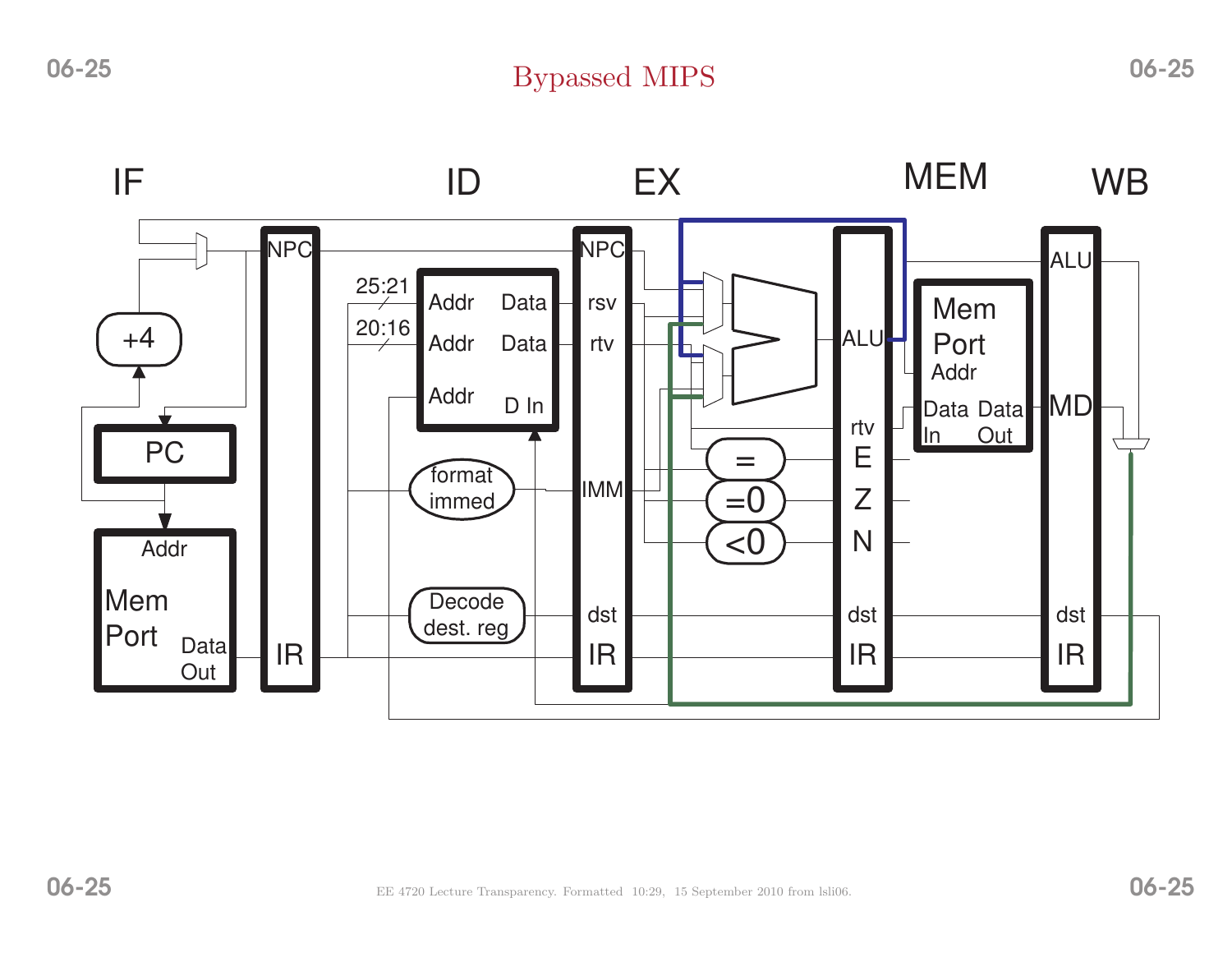# MIPS Implementation With Some Forwarding Paths: 06-26



#### It works!

06-26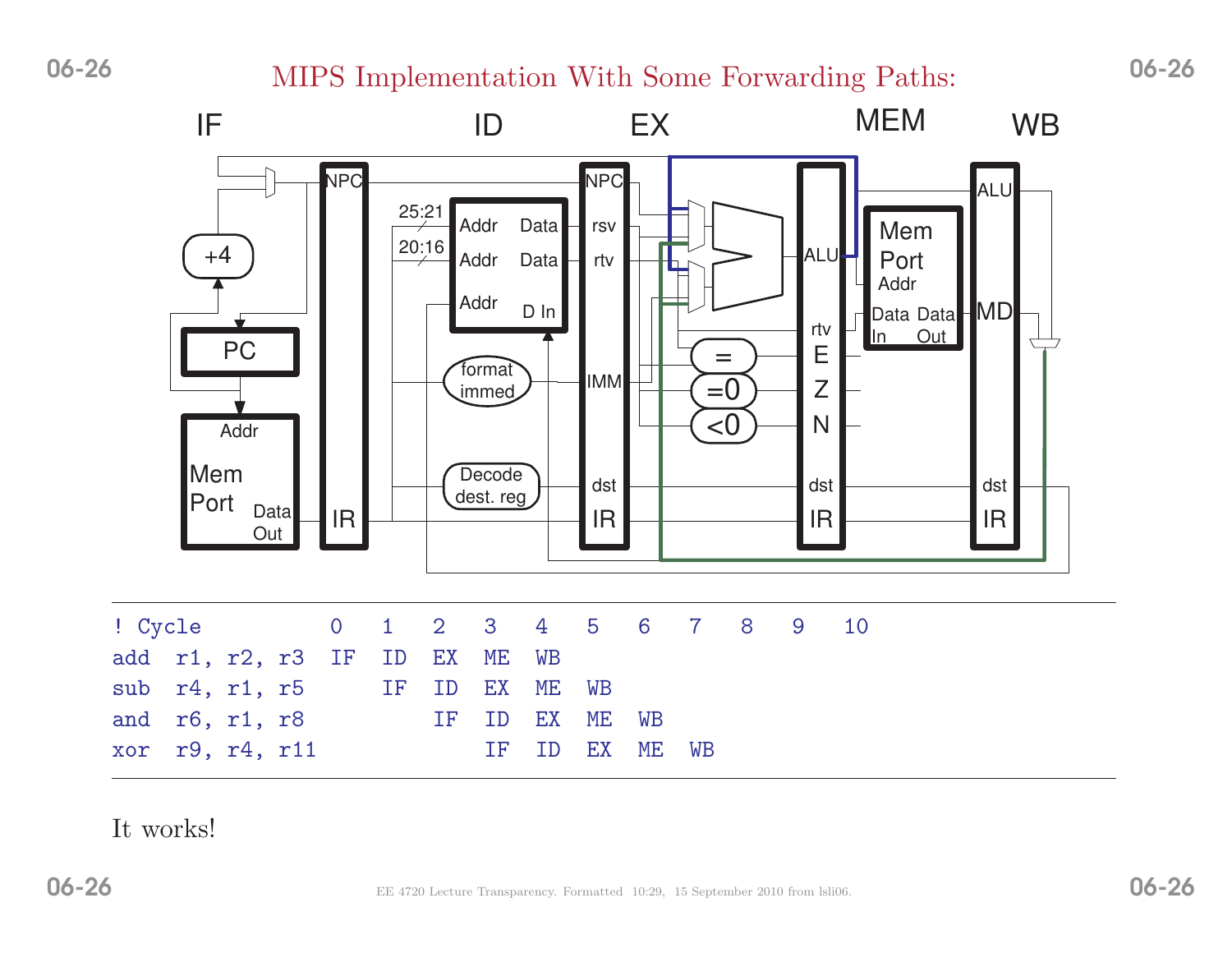# MIPS Implementation With Some Forwarding Paths: 06-27



Stall due to lw could not be avoided (data not available in cycle 3).

Stall in cycles <sup>5</sup> and <sup>6</sup> could be avoided with <sup>a</sup> new forwarding path.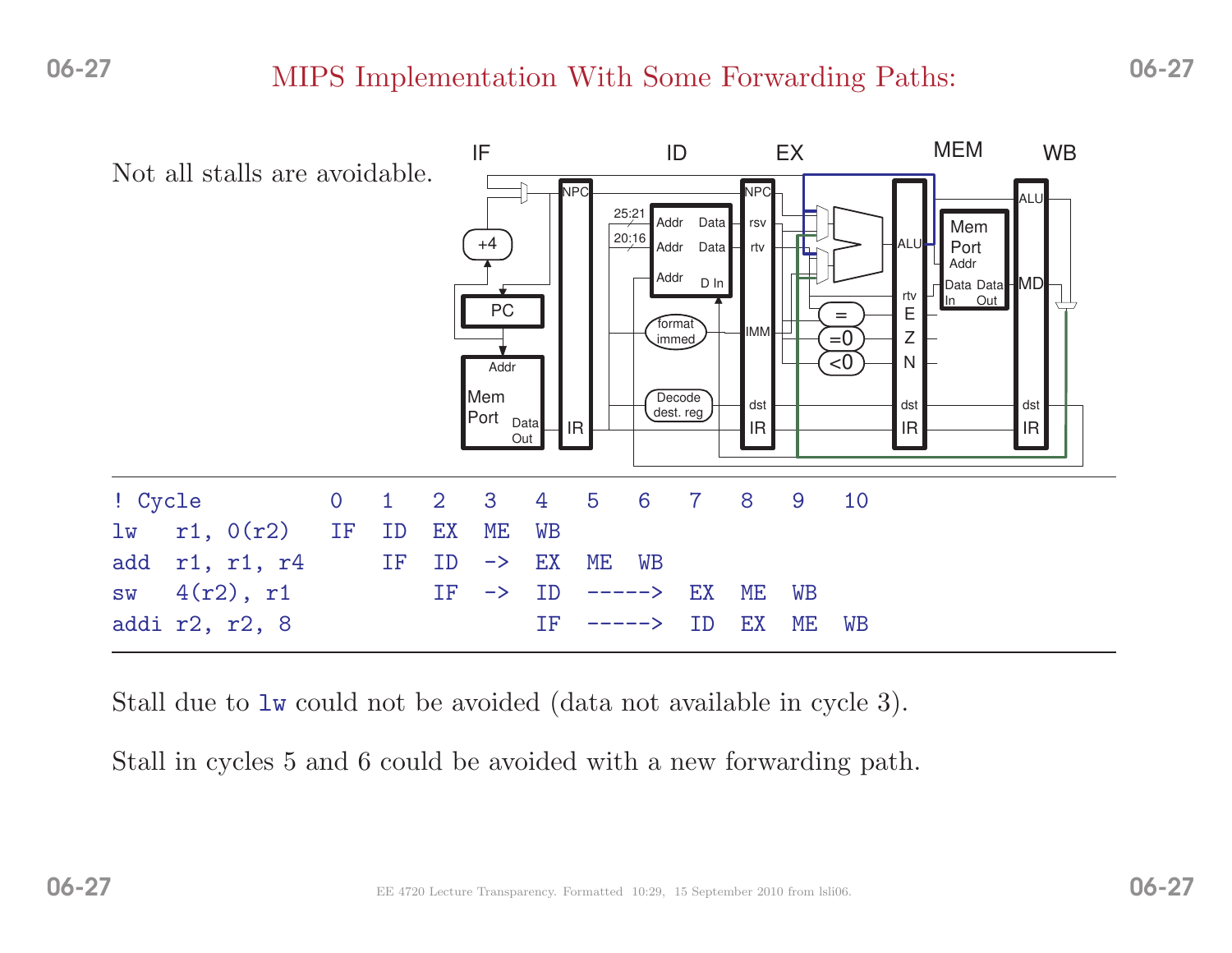Start with logic for rd, show path of Mux logic.

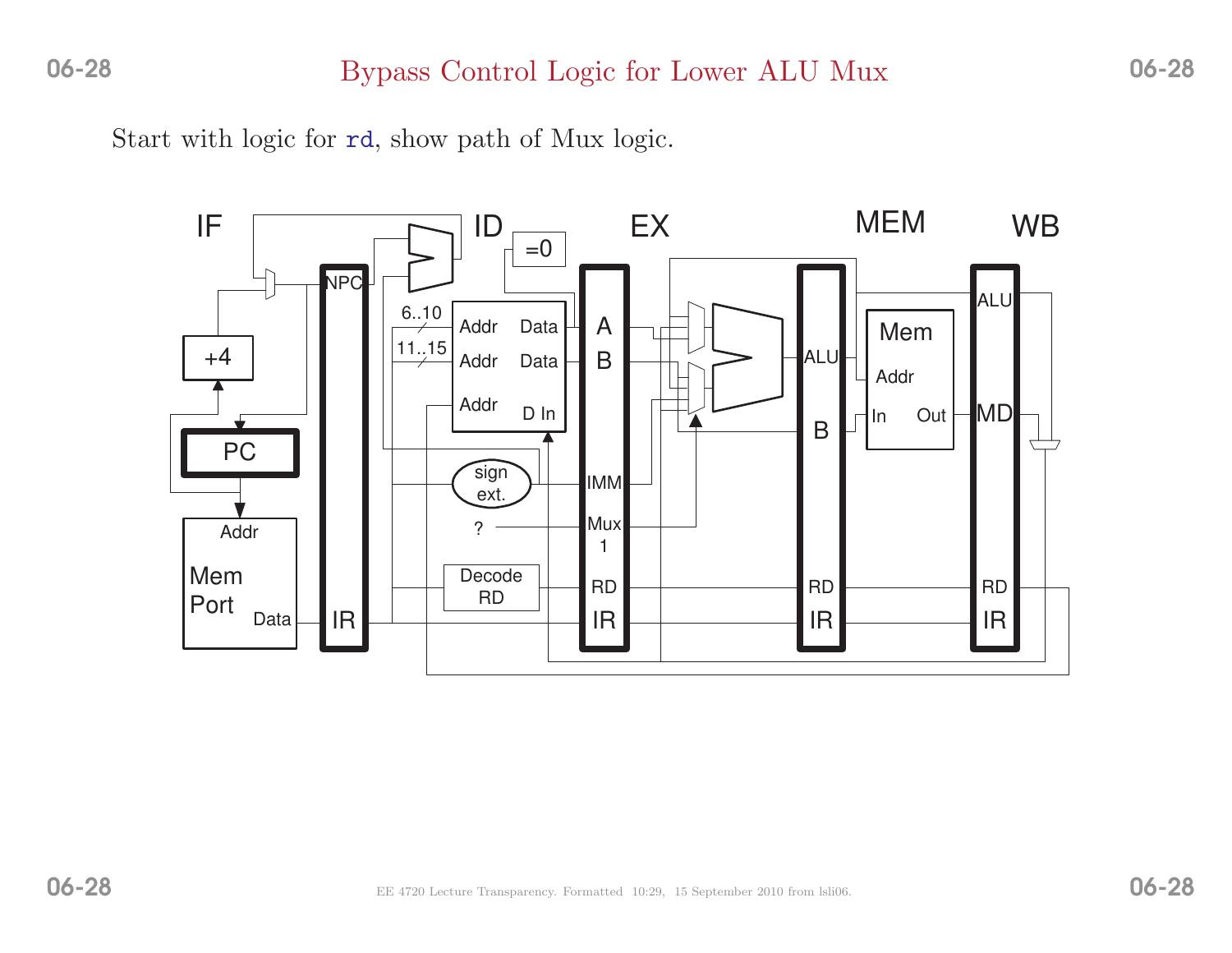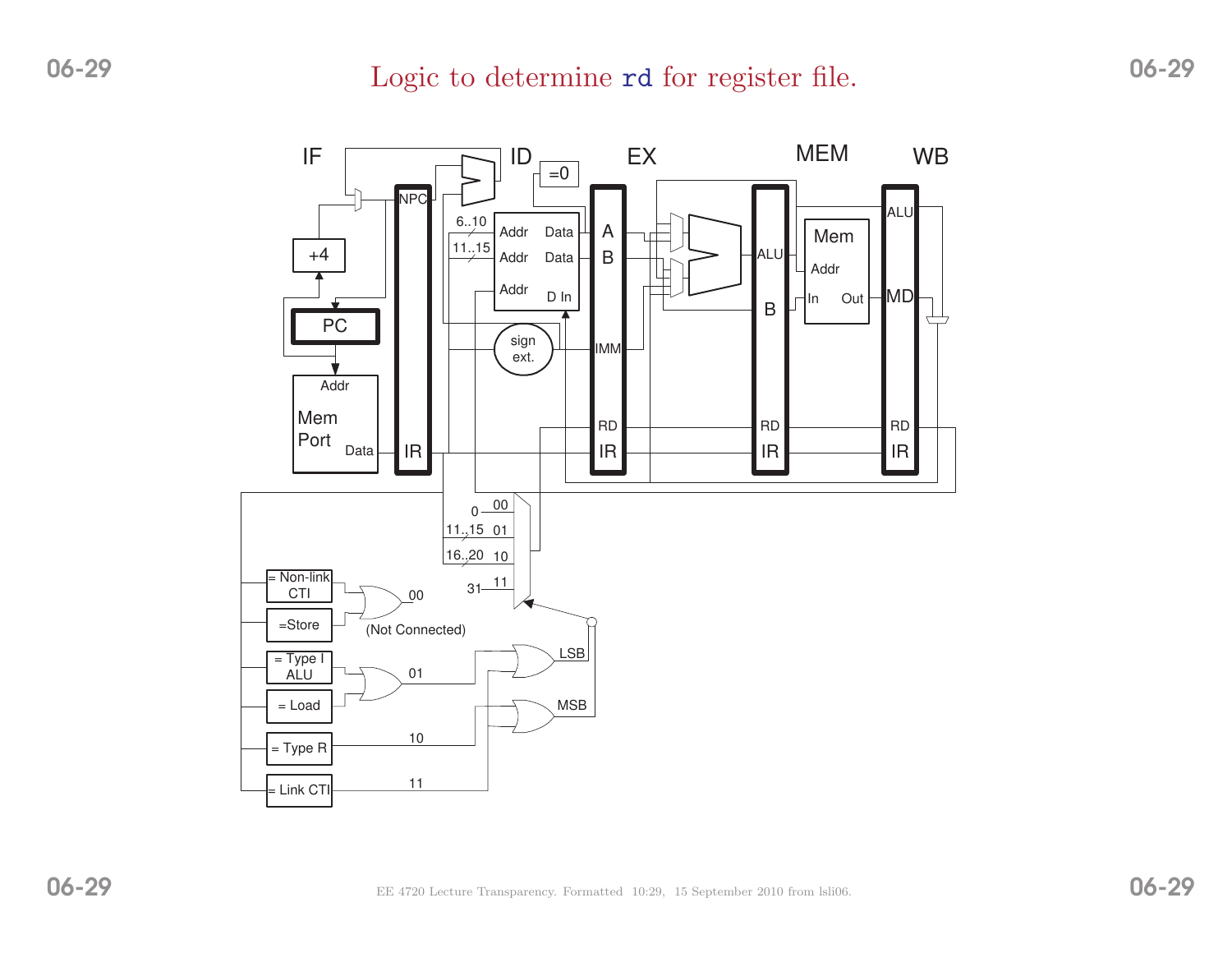#### Bypass Control Logic for Lower ALU Mux

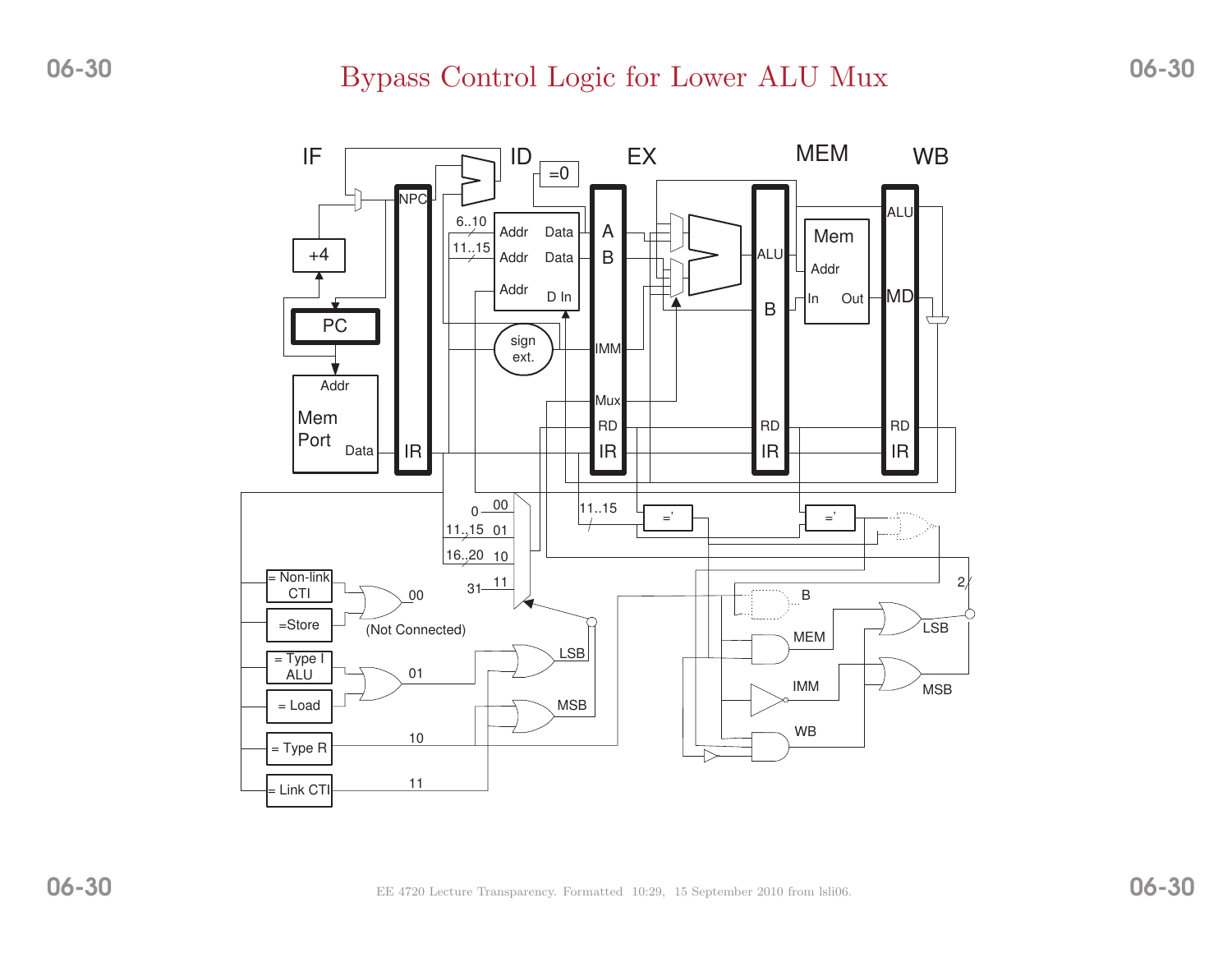# Bypass Control Logic

Control logic not minimized (for clarity).

Control Logic Generating ID/EX.RD.

Present in previous implementations, just not shown.

Determines which register gets written based on instruction.

Instruction categories used in boxes such as  $\mathcal{L} = \text{Load}$  (some instructions omitted):

= Non-link CTI : branches and jumps except linking jumps (jal and jalr).

= Store : All store instructions.

= Type <sup>I</sup> ALU : All Type <sup>I</sup> ALU instructions.

= Load : All load instructions.

= Type <sup>R</sup> : All Type <sup>R</sup> instructions.

= Link CTI : jal and jalr.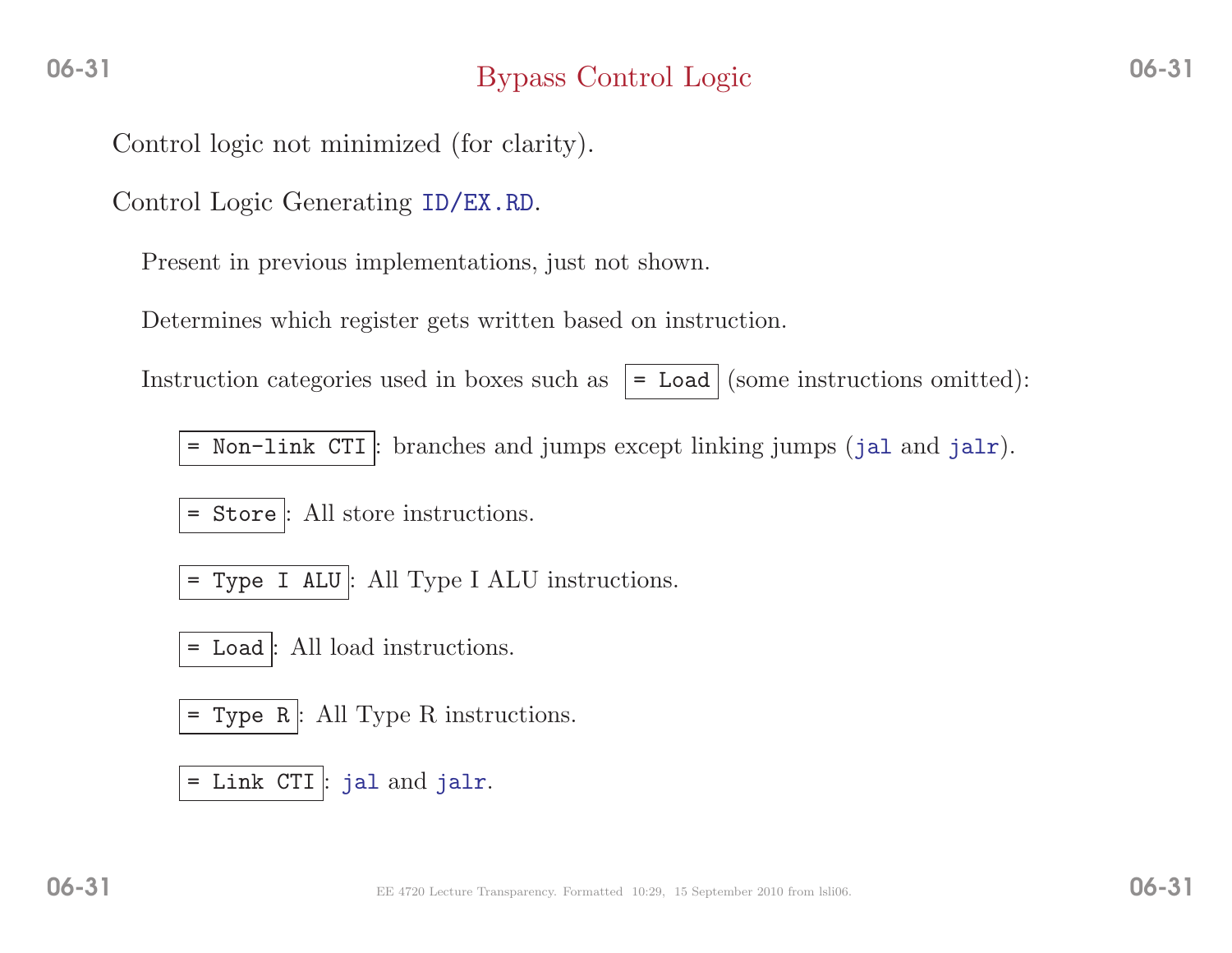# Logic Generating ID/EX.MUX.

=′box determines if two register numbers are equal.

Register number zero is not equa<sup>l</sup> register zero, nor any other register.

(The bypassed zero value might not be zero.)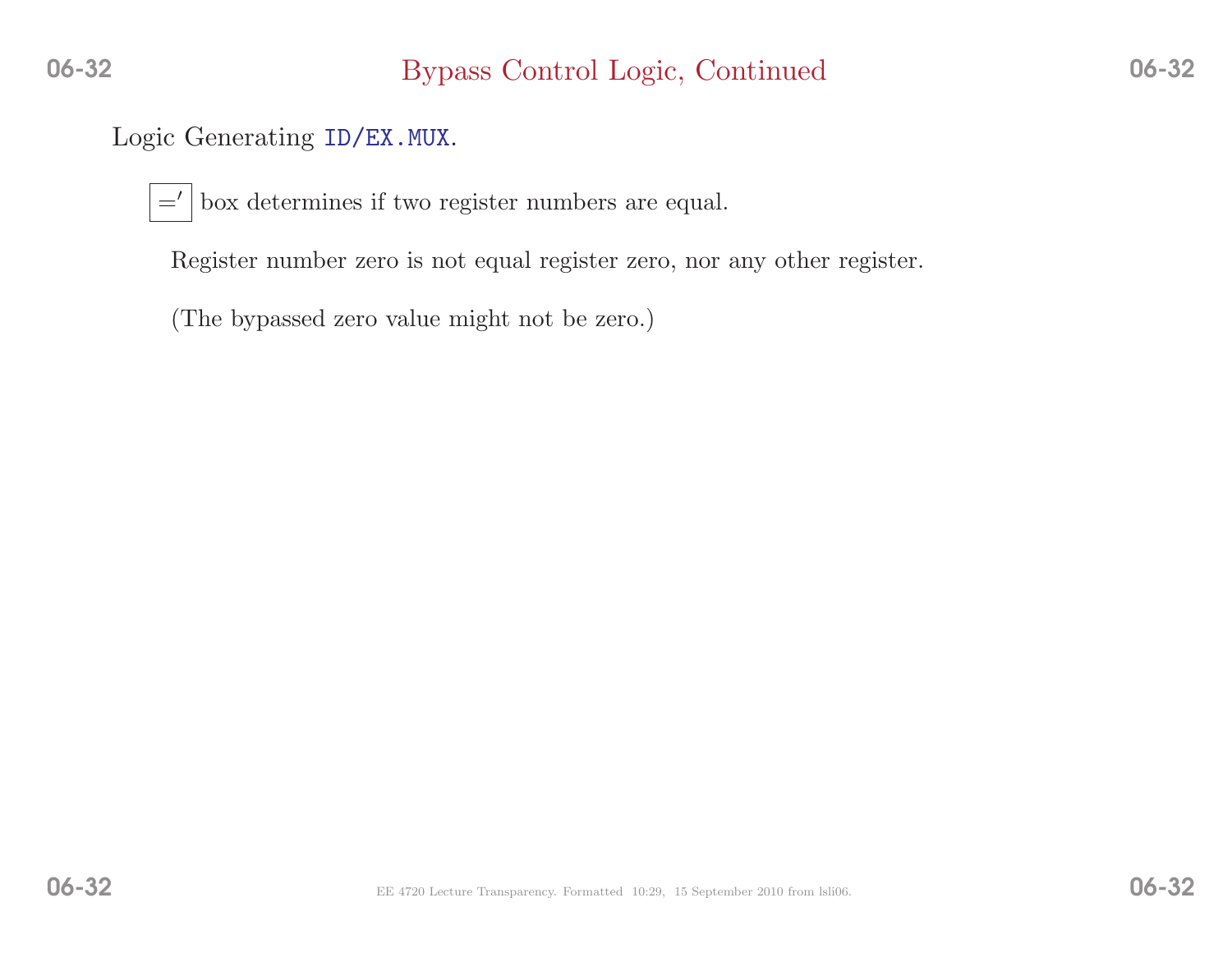### Control Hazards

Cause: on **taken** CTI several wrong instructions fetched.

Consider:

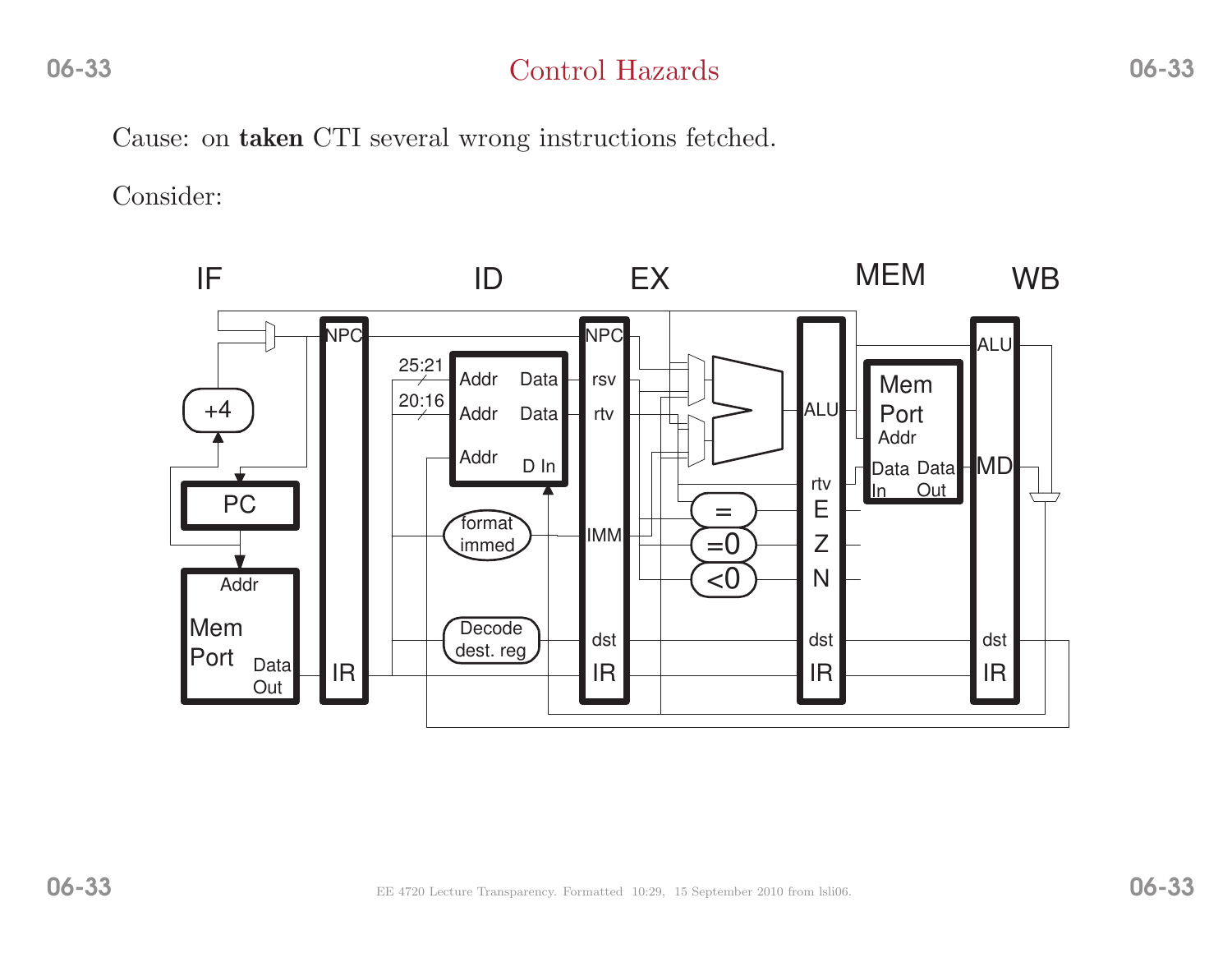

#### Example of incorrect execution

|                      |  | 0x100 bgtz r4, TARGET IF ID EX ME WB          |  |  |     |    |    |    |
|----------------------|--|-----------------------------------------------|--|--|-----|----|----|----|
|                      |  | $0x104$ sub $r4$ , $r2$ , $r5$ IF ID EX ME WB |  |  |     |    |    |    |
|                      |  | $0x108$ sw $0(r2)$ , r1 IF ID EX ME WB        |  |  |     |    |    |    |
|                      |  | $0x10c$ and $r6$ , $r1$ , $r8$ IF ID EX ME WB |  |  |     |    |    |    |
|                      |  | 0x110 or r12, r13, r14                        |  |  |     |    |    |    |
| $\sim$ $\sim$ $\sim$ |  |                                               |  |  |     |    |    |    |
|                      |  | TARGET: $!$ TARGET = $0x200$                  |  |  |     |    |    |    |
|                      |  | 0x200 xor r9, r4, r11                         |  |  | TF. | EX | ME | WB |

Branch is taken yet two instructions past delay slot (sub) complete execution.

Branch target finally fetched in cycle 4.

Problem: Two instructions following delay slot.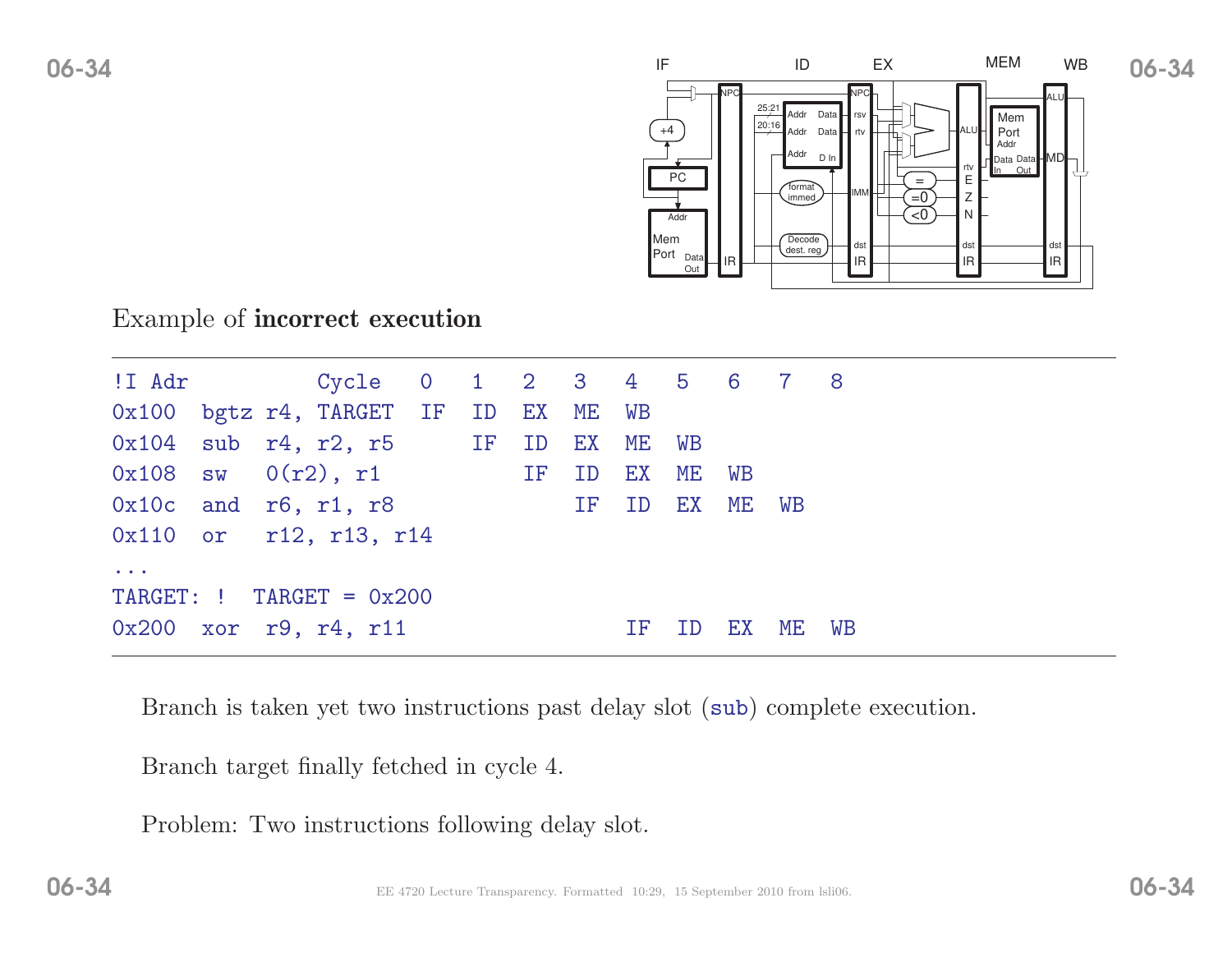#### Handling Instructions Following <sup>a</sup> Taken Branch Delay Slot

Option 1: Don't fetch them.

Possible (with pipelining) because ...  $\dots$  fetch starts (sw in cycle 2)  $\dots$ . . . after branch decoded.

(Would be impossible . . . . . . for non-delayed branch.)



| !I Adr<br>Cycle 0 1 2 3 4 5 6 7 8<br>0x100 bgtz r4, TARGET IF ID EX ME WB<br>$0x104$ sub $r4$ , $r2$ , $r5$ IF ID EX ME WB<br>$0x108$ sw $0(r2)$ , r1 IF<br>${\rm EX}$<br>ME<br>ID<br>WB<br>$0x10c$ and $r6$ , $r1$ , $r8$<br>$\mathop{\rm EX}\nolimits$<br>ME<br>ID<br>IF<br>WB<br>0x110 or r12, r13, r14<br>$\bullet\qquad \bullet\qquad \bullet$<br>$TARGE: !$ TARGET = 0x200<br>$0x200$ xor r9, r4, r11<br>WB<br>ME.<br>EX<br>ΙF |  |  |  |  |  |  |  |
|--------------------------------------------------------------------------------------------------------------------------------------------------------------------------------------------------------------------------------------------------------------------------------------------------------------------------------------------------------------------------------------------------------------------------------------|--|--|--|--|--|--|--|
|                                                                                                                                                                                                                                                                                                                                                                                                                                      |  |  |  |  |  |  |  |
|                                                                                                                                                                                                                                                                                                                                                                                                                                      |  |  |  |  |  |  |  |
|                                                                                                                                                                                                                                                                                                                                                                                                                                      |  |  |  |  |  |  |  |
|                                                                                                                                                                                                                                                                                                                                                                                                                                      |  |  |  |  |  |  |  |
|                                                                                                                                                                                                                                                                                                                                                                                                                                      |  |  |  |  |  |  |  |
|                                                                                                                                                                                                                                                                                                                                                                                                                                      |  |  |  |  |  |  |  |
|                                                                                                                                                                                                                                                                                                                                                                                                                                      |  |  |  |  |  |  |  |
|                                                                                                                                                                                                                                                                                                                                                                                                                                      |  |  |  |  |  |  |  |
|                                                                                                                                                                                                                                                                                                                                                                                                                                      |  |  |  |  |  |  |  |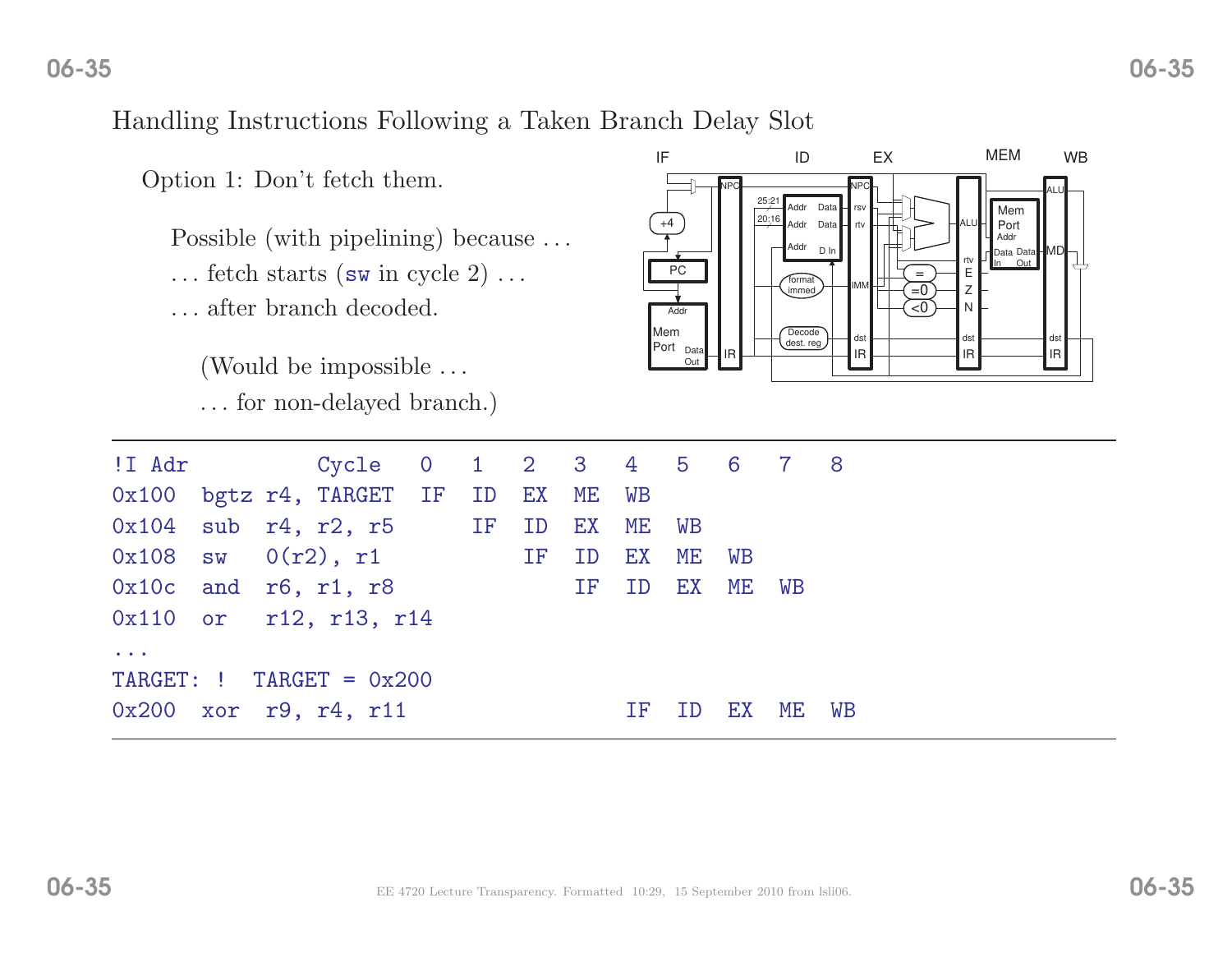#### Handling Instructions Following <sup>a</sup> Taken Branch

Option 2: Fetch them, but squas<sup>h</sup> (stop) them in <sup>a</sup> later stage.

This will work if instructions squashed . . .

. . . before modifying architecturally visible storage (registers and memory).

Memory modified in ME stage and registers modified in WB stage . . . . . . so instructions must be stopped before beginning of ME stage.

Can we do it? Depends depends where branch instruction is.

In example, need to squas<sup>h</sup> sw before cycle 5.

During cycle <sup>3</sup> bgtz in ME. . .

. . . it has been decoded and the branch condition is available . . .

. . . so we know whether the branch is taken . . .

. . . so sw can easily be squashed before cycle 5.

Option <sup>2</sup> will be used.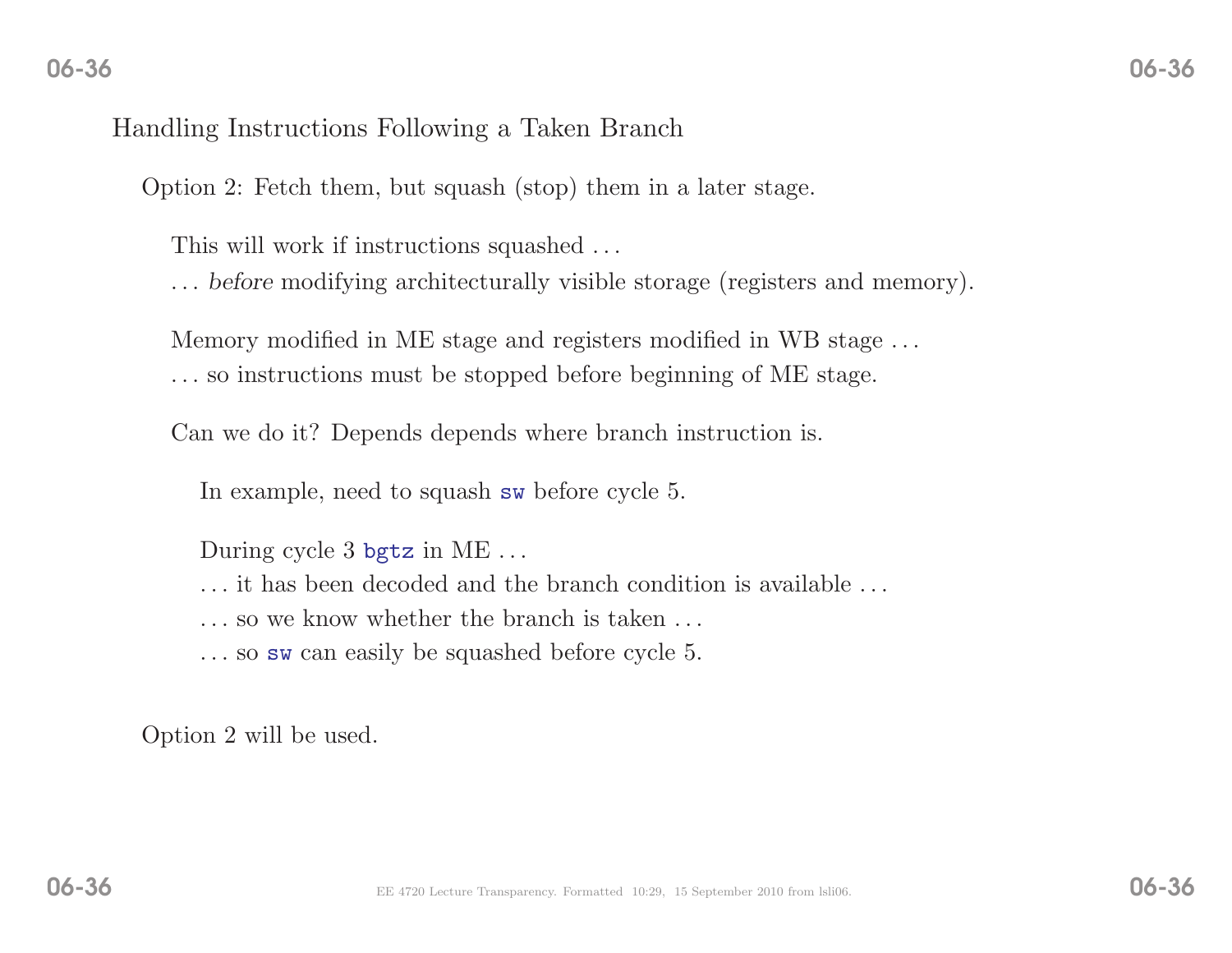# Instruction Squashing

In-Flight Instruction:: An instruction in the execution <sup>p</sup>ipeline.

Later in the semester <sup>a</sup> more specific definition will be used.

Squashing:: [an instruction]

preventing an in-flight instruction ...

. . . from writing registers, memory or any other visible storage.

Squashing also called: *nulling*, *abandoning*, and *cancelling*..

Like an insect, <sup>a</sup> squashed instruction is still there (in most cases) but can do no harm.

06-37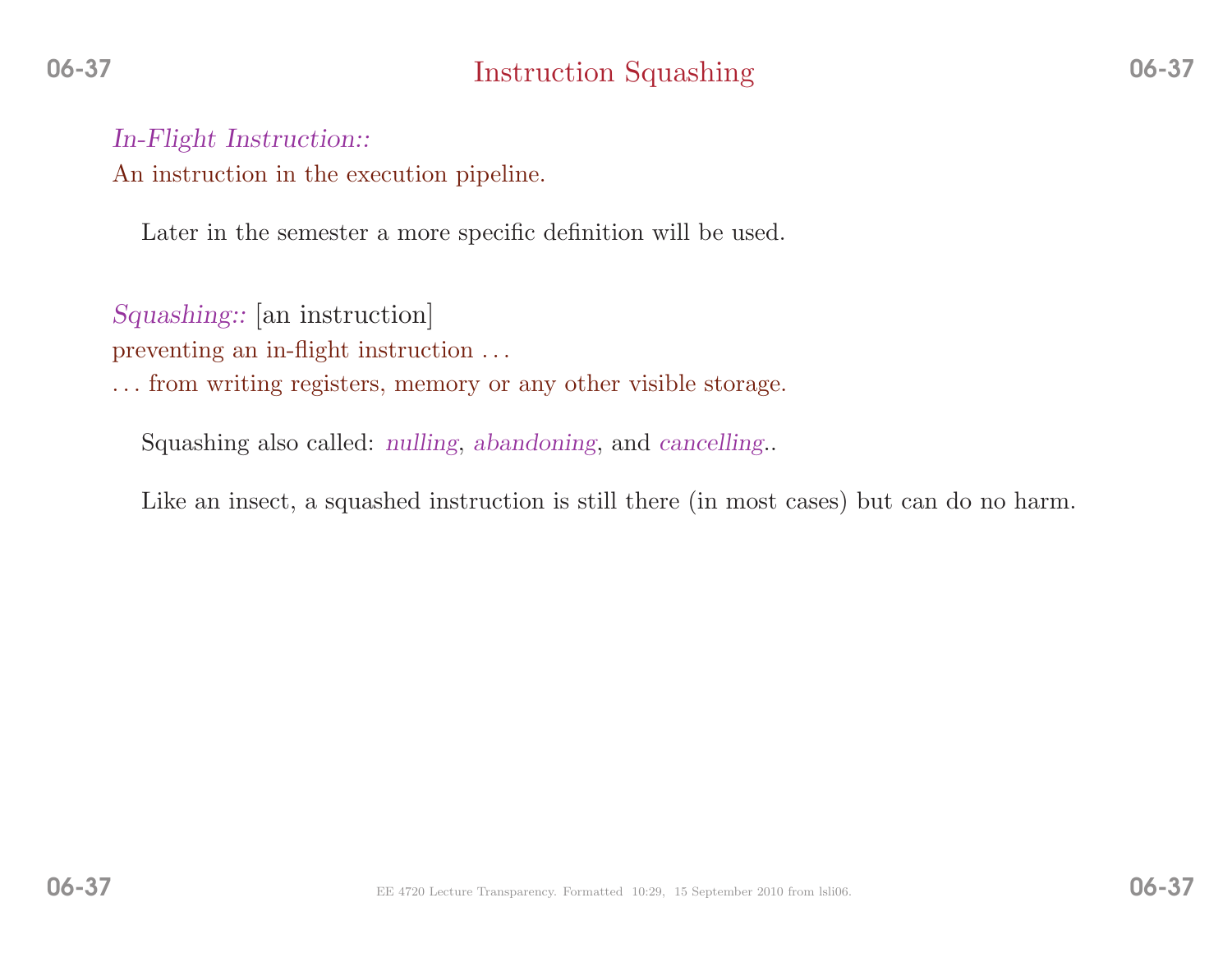#### 06-38Squashing Instruction in Example MIPS Implementation

Two ways to squash.

• Prevent it from writing architecturally visible storage.

Replace destination register control bits with zero. (Writing zero doesn't change anything.)Set memory control bits (not shown so far) for no operation.

• Change Operation to nop.

Would require changing many control bits.

Squashing shown that way here for brevity.

Illustrated by <sup>p</sup>lacing <sup>a</sup> nop in IR.

Why not replace squashed instructions with target instructions?

Because there is no straightforward and inexpensive way . . . . . . to get the instructions where and when they are needed.

(Curvysideways and expensive techniques covered in Chapter 4.)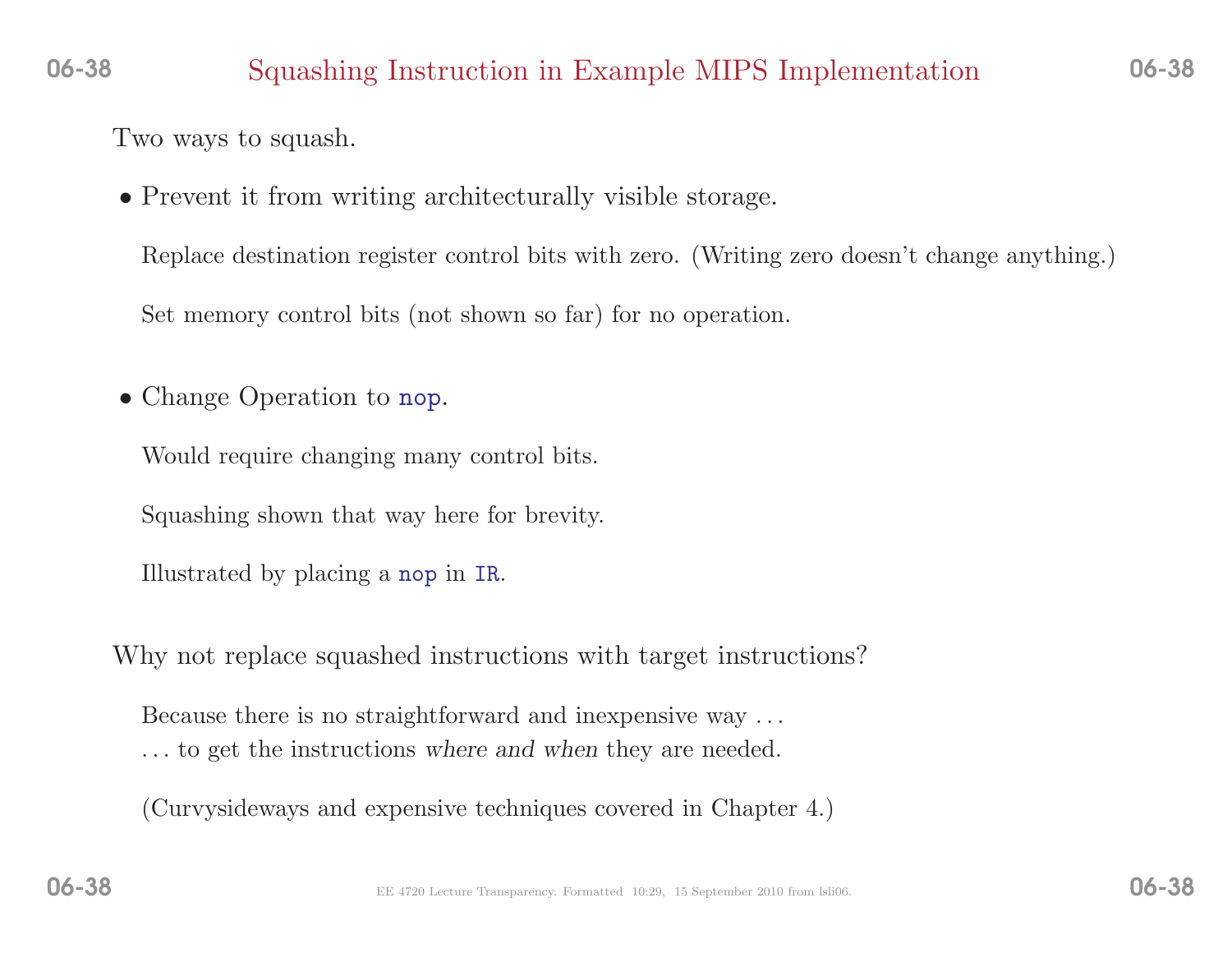MIPS implementation used so far.

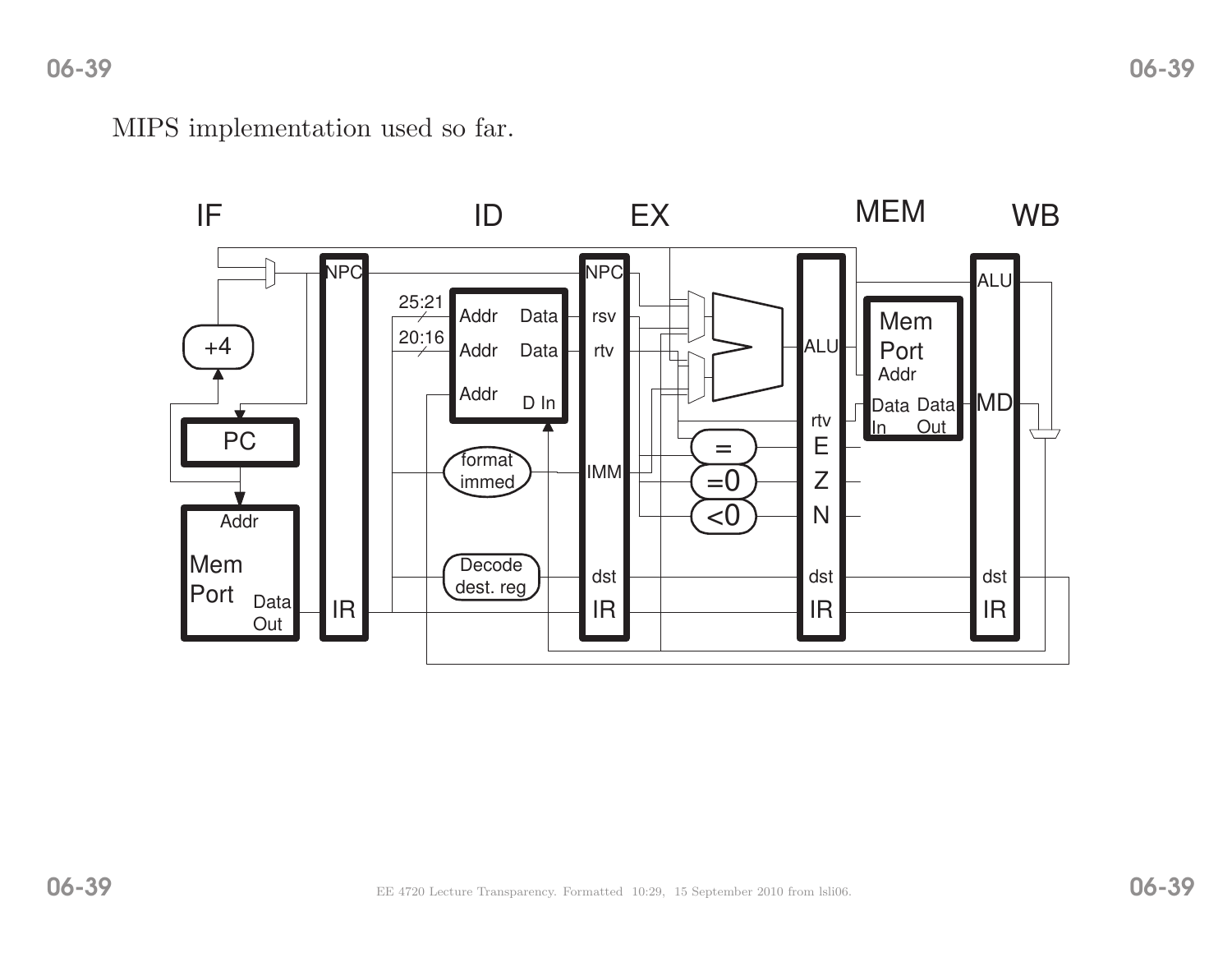#### Example of correct execution

| !I Adr               |  | Cycle 0 1 2 3 4 5 6 7 8                       |  |     |     |    |          |  |
|----------------------|--|-----------------------------------------------|--|-----|-----|----|----------|--|
|                      |  | 0x100 bgtz r4, TARGET IF ID EX ME WB          |  |     |     |    |          |  |
|                      |  | $0x104$ sub $r4$ , $r2$ , $r5$ IF ID EX ME WB |  |     |     |    |          |  |
|                      |  | $0x108$ sw $0(r2)$ , r1 IF IDx                |  |     |     |    |          |  |
|                      |  | $0x10c$ and $r6$ , $r1$ , $r8$                |  | IFx |     |    |          |  |
|                      |  | 0x110 or r12, r13, r14                        |  |     |     |    |          |  |
| $\sim$ $\sim$ $\sim$ |  |                                               |  |     |     |    |          |  |
|                      |  | $TARGE: !$ TARGET = $0x200$                   |  |     |     |    |          |  |
|                      |  | 0x200 xor r9, r4, r11                         |  |     | IF. | ID | EX ME WB |  |
|                      |  |                                               |  |     |     |    |          |  |

Branch outcome known at end of cycle 2...

... wait for cycle 3 when doomed instructions (sw and and) in flight ...

... and squas<sup>h</sup> them so in cycle <sup>4</sup> they act like nops.

Two cycles (1, 2, and 3), are lost.

Two cycles called <sup>a</sup> branch penalty.

Two cycles is alot of cycles, is there something we can do?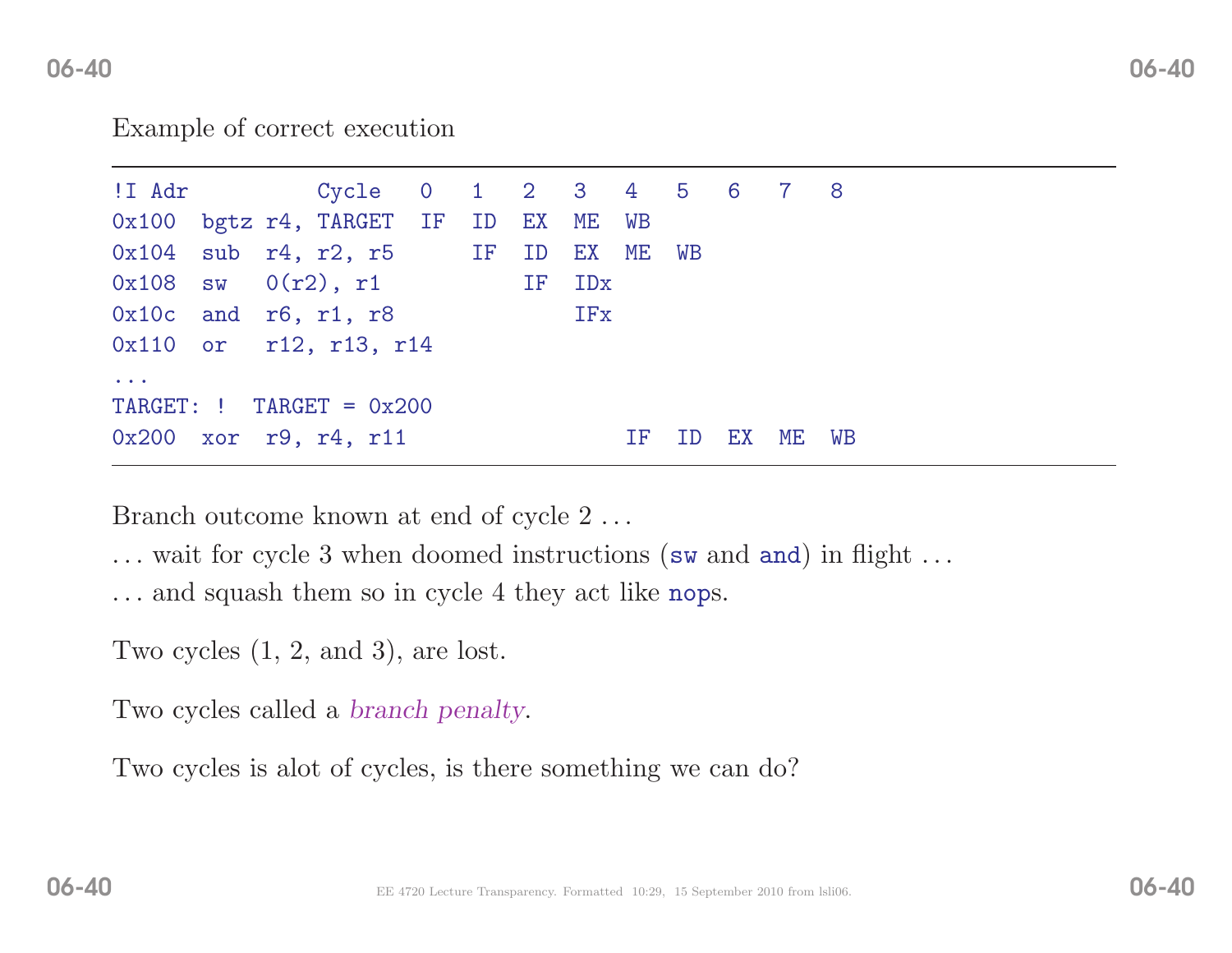

Compute branch target address in ID stage.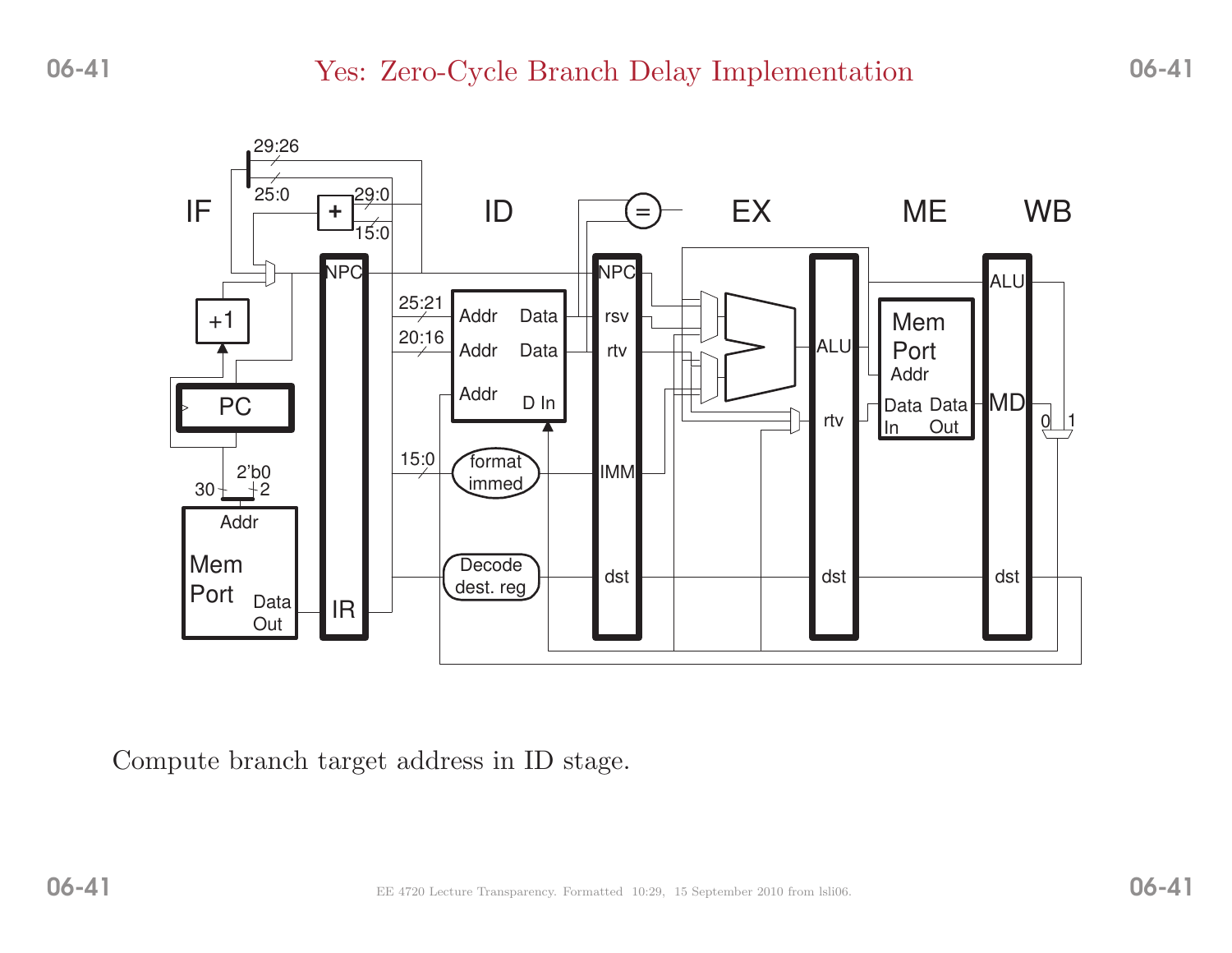### Zero-Cycle Branch Delay Implementation

Compute branch target and condition in ID stage.

Workable because register values not needed to compute branch address and . . .

. . . branch condition can be computed quickly.

Now how fast will code run?

!I Adr Cycle <sup>0</sup> <sup>1</sup> <sup>2</sup> <sup>3</sup> <sup>4</sup> <sup>5</sup> <sup>6</sup> <sup>7</sup> <sup>8</sup> 0x100 bgtz r4, TARGET IF ID EX ME WB<br>0x104 sub r4. r2. r5 IF ID EX ME sub r4, r2, r5 IF ID EX ME WB<br>sw  $0(r2)$ , r1  $0x108$  sw<br> $0x10c$  and 0x10c and r6, r1, r8<br>0x110 or r12, r13, 0x110 or r12, r13, r14 ...TARGET: !  $TARGE = 0x200$ 0x200 xor r9, r4, r11 IF ID EX ME WB

No penalty, not <sup>a</sup> cycle wasted!!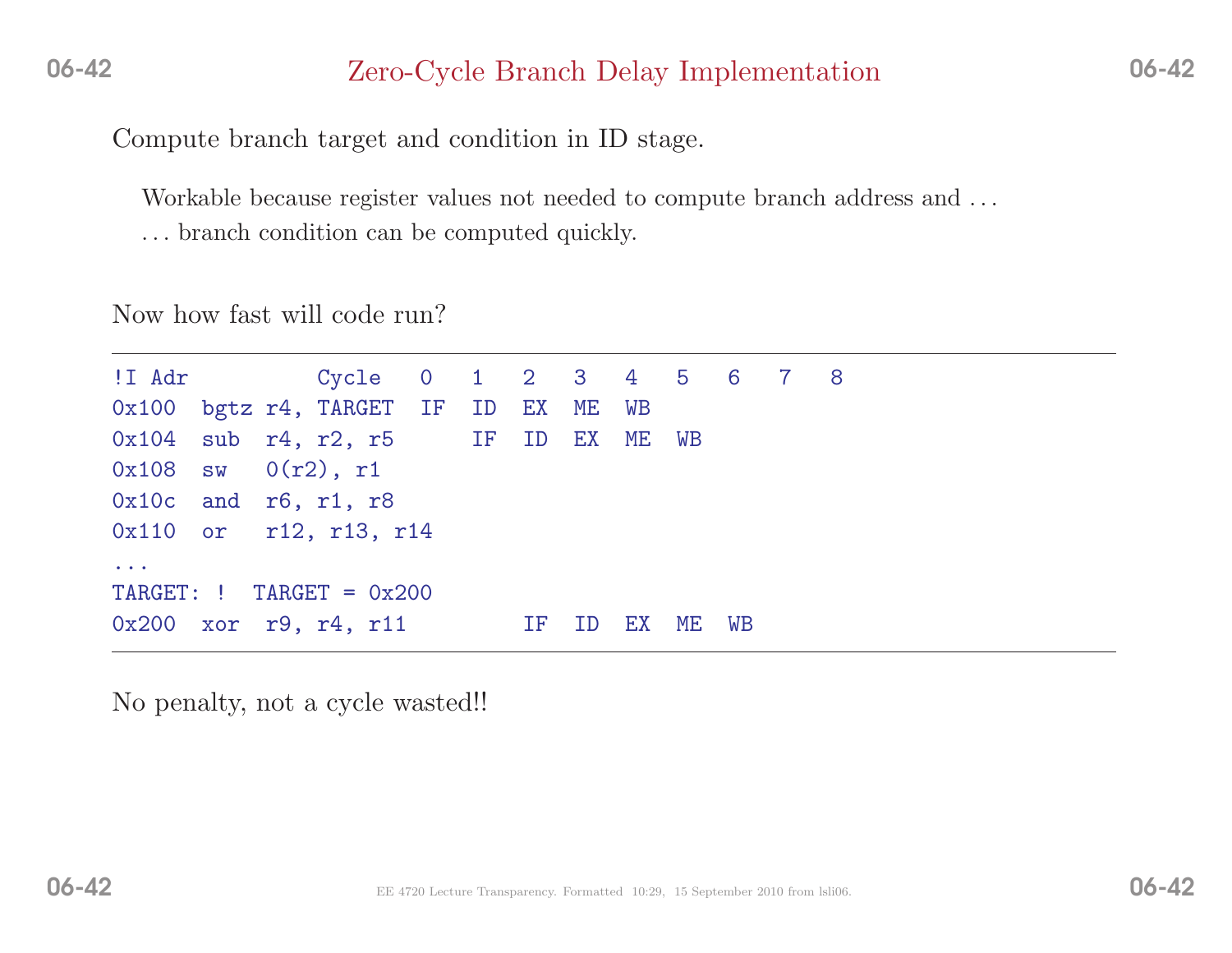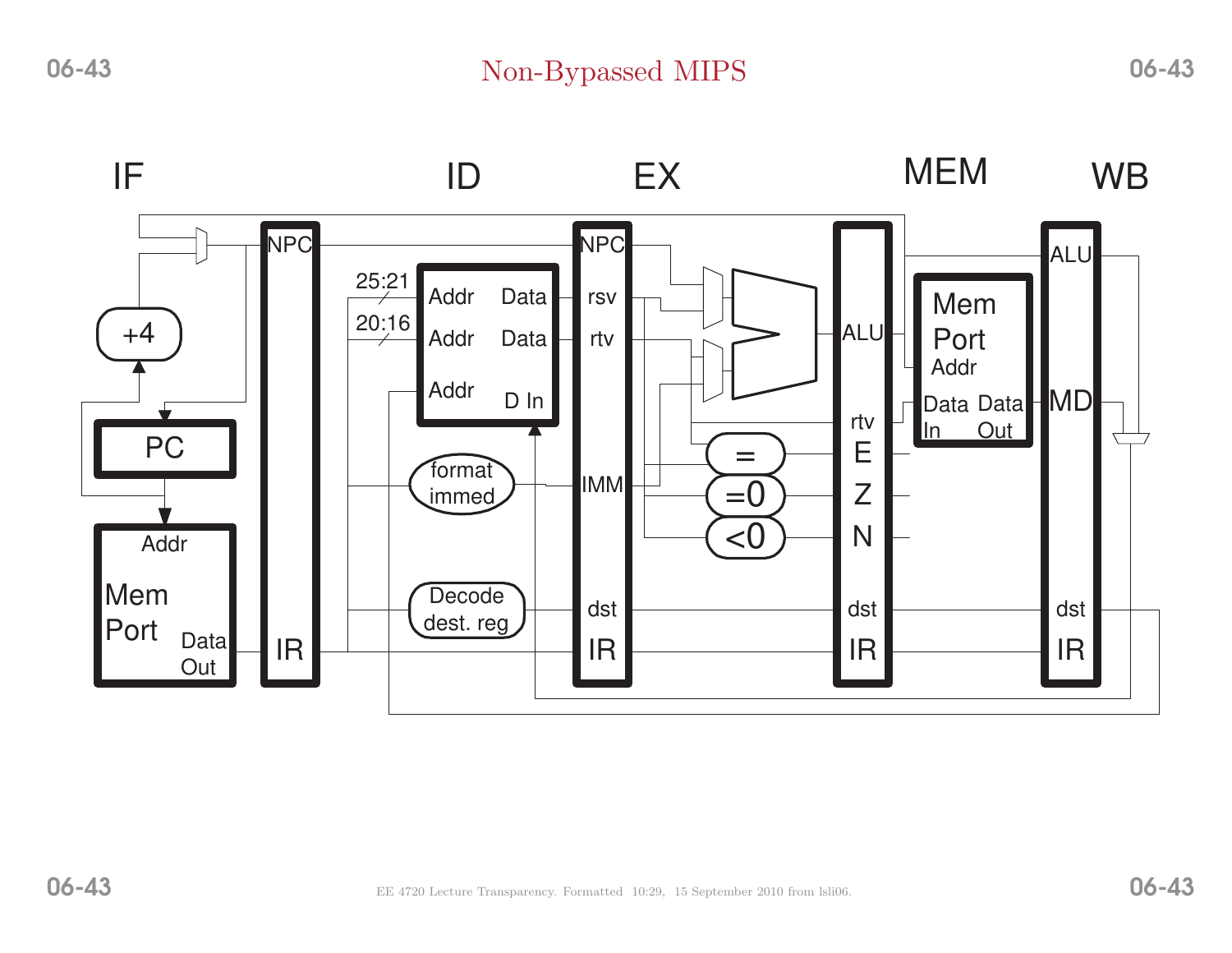